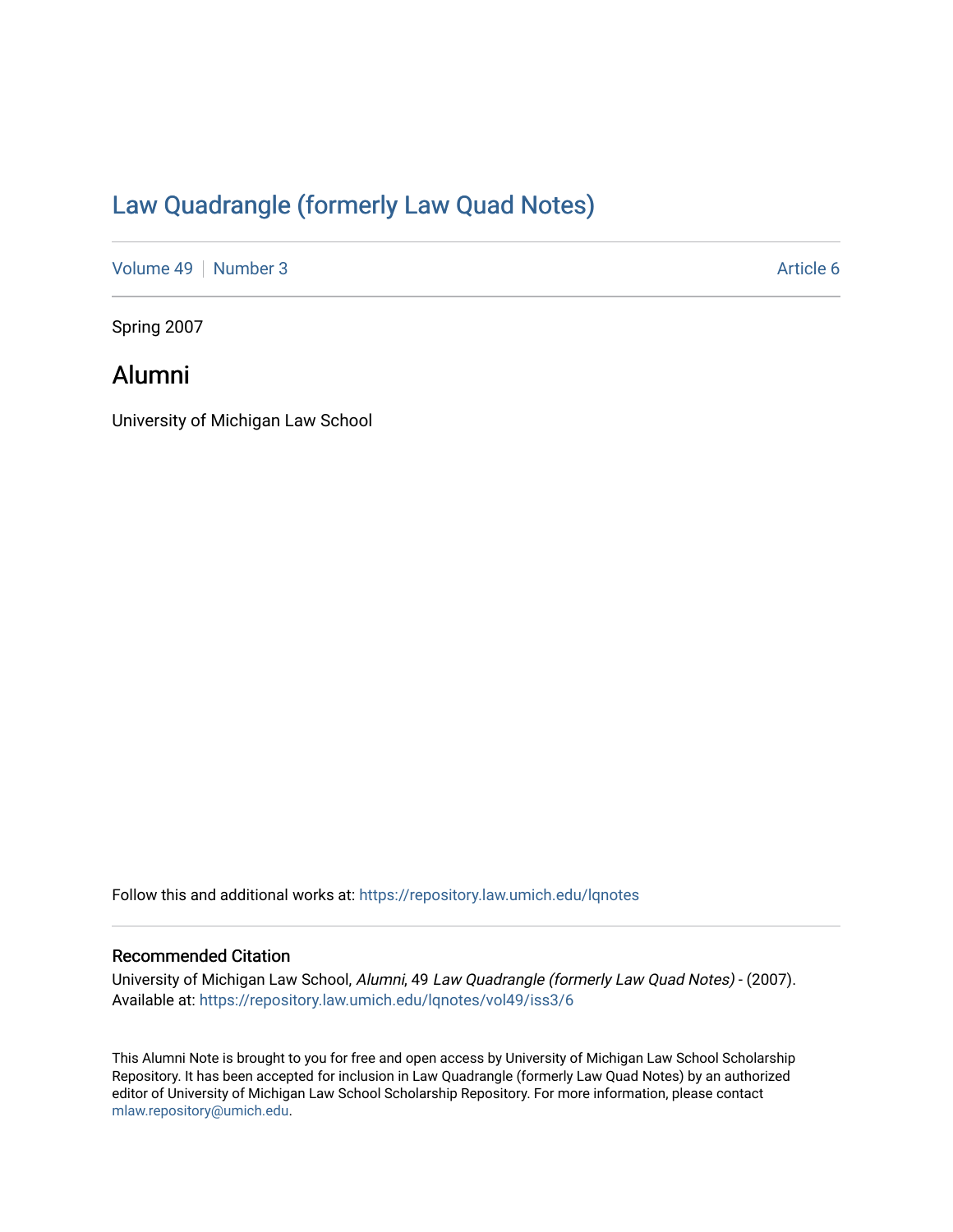# ALUMNI

#### IN DETAIL

- **48** Michele Coleman Mayes, '74: 'You have to be agile...'
- **48** Michigan Law alumni directory work approaches completion
- **49** Brian O'Neill, '74: The wheels of justice are stuck
- **50** New Dean's Advisory Council
- **52** Randall Mehrberg, '80: 'We like to be involved in our community'
- **53** AALS honors Karima Bennoune, '94
- **54** Hartmann, '75, becomes CEO of Miller Canfield
- **54** Chan, '98, named Hawaii's commissioner of securities
- **55** Kozolchyk, LL.M. '60, S.J.D. '66, honored in Mexico, U.S.
- **56** Law School grads help ease Pfizer departure impact
- **57** CLASSNOTES
- **67** In Memoriam



**General Counsel**—"You have to be agile in your career. Sometimes opportunities will look for you. Sometimes you need to create them," Michele Coleman Mayes, '74, senior vice president and general counsel of Pitney Bowes, explains as she traces the career path that has made her one of the small number of African Americans who have become general counsels of major American corporations. A veteran of the litigation that followed the merger of Burroughs and Sperry corporations into UNISYS, she also served more than five years as an assistant U.S. attorney in Detroit and Brooklyn, and as a lawyer and eventually vice president, deputy general counsel, and assistant secretary with Colgate-Palmolive Company.

### Michigan Law alumni directory work approaches completion



Compilation of the information that graduates have provided for the new Michigan Law alumni directory has been completed.

Harris Connect Inc., which is producing the directory for the Law School, will be distributing purchased copies of the directory by mid-summer.

The new directory, the Law School's 11th, contains a wealth of information about Michigan Law's 20,000 graduates, including name, graduation year, work affiliation, legal practice area, and e-mail addresses where made available. In addition to letting you search for an individual graduate, the directory will group classmates and other graduates by class year, geographic area, and/or professional practice specialty.

Accurate compilation of such a massive amount of data is a huge and rigorous undertaking that takes many months to complete. Work on the directory began last summer when a letter from Dean Evan H. Caminker went out to all graduates explaining the project. In October, reminders were mailed to those who had not yet updated their information and alumni were given the opportunity to order a directory. Throughout the process the goal has been to make the directory "as comprehensive as possible," notes Caminker.

"The directory will become an invaluable resource for your professional life as well as for maintaining and renewing Michigan Law School friendships from your class year and in your part of the world," Caminker says. It is very important to note that all Law School alumni will appear in the directory, and online through our password protected "Alum Network," unless exclusion has been specifically requested. The online directory information will be available at the end of the summer and will ONLY be accessible to Law School alumni, faculty, staff, and students. Please watch your mail for information on logging onto the system.

**NOTE**: *Alumni biographic information that appears in the Law School directory may also appear in other forms made available to Law School alumni, faculty and staff, and students only, including printed subsets by class, region, etc., in addition to on the internet in the password protected "Alum Network," accessible only to Law School alumni, faculty and staff, and students.*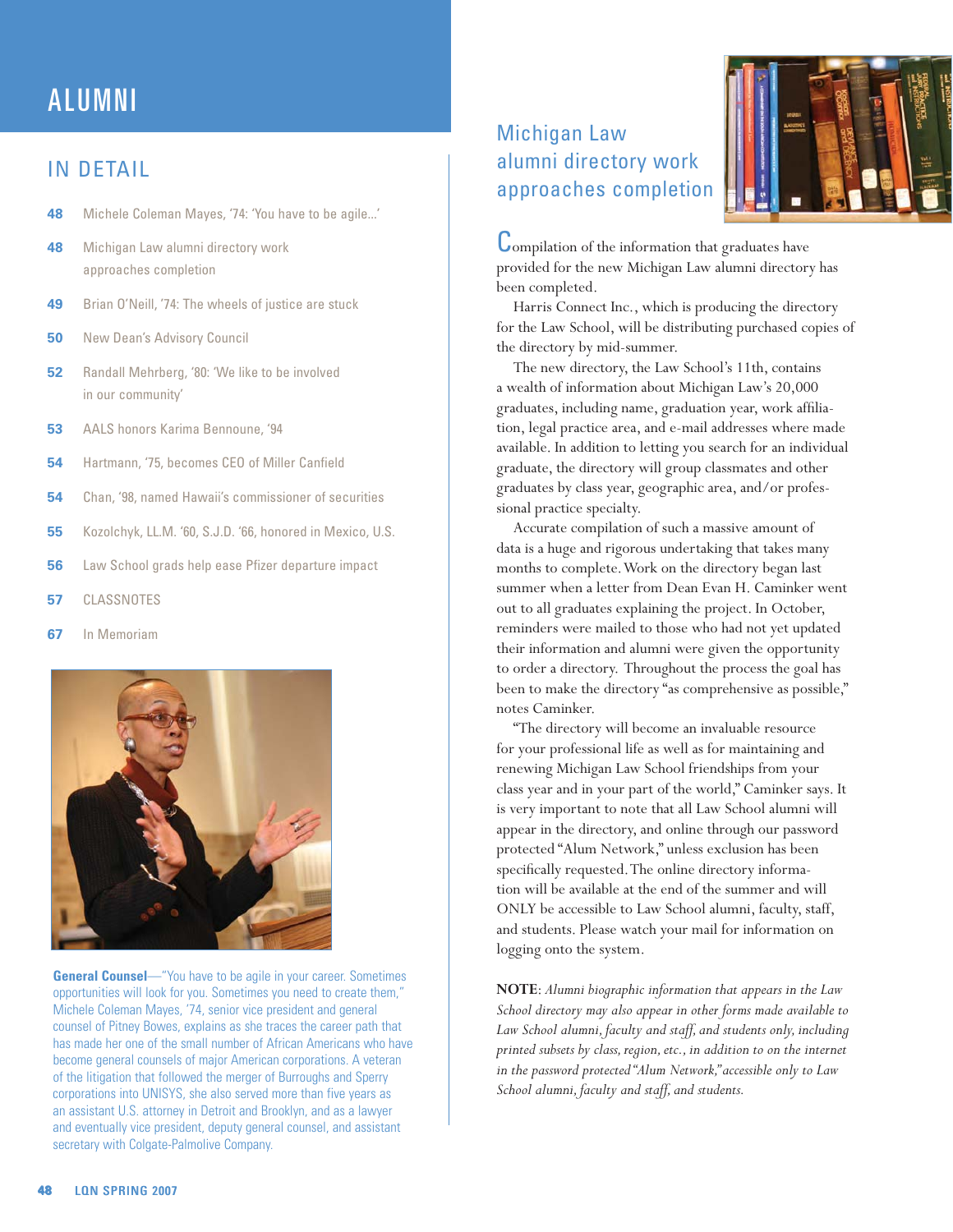



Brian O'Neill, '74: The wheels of justice are stuck

Brian O'Neill, '74, never expected justice's wheels to spin freely. But he cannot abide the disillusioning tease of starts and fits that has moved his most celebrated case at barely glacial speed since it was filed in 1989.

His case is on behalf of more than 32,000 people harmed by the grounding of the *Exxon Valdez* in Alaska's Prince William Sound in March 1989, a misnavigation that split the 987-foot hull and spilled 11 million gallons of crude oil into the frigid, pristine waters of the sound, O'Neill told an audience of Michigan Law graduates at their reunion late last fall. Within half a day the oil had spread 600-700 miles, he said, a distance equal to that from San Francisco Bay to the northern end of Puget Sound, and within two months fisheries in the area were forced to shut down.

A total of more than 32,000 people were harmed by the spill, according to O'Neill, former defense specialist with Faegre & Benson in Minneapolis who Exxon-Valdez took onto the offensive (he now heads his firm's litigation group). That was spring 1989, the year that the Berlin Wall came down.

By 1991, the year the Soviet Union dissolved, the hundreds of lawsuits from the accident were consolidated. Discovery proceeded until 1993, with attorneys collecting more than 14 million documents and more than 1,000 depositions. By May 1994, however, the Ninth Circuit had not yet ruled if the case should go to federal or state court, so attorneys took it into U.S. District Court in Alaska. There, O'Neill said, U.S. District Judge H. Ross Holland, '61, and attorney Ron Olson, '66, of Munger, Tolles & Olson in Los Angeles, representing a number of oil companies other than Exxon, moved the trial along at a reasonable pace. The verdict: \$286 million in compensatory damages and \$5 billion in punitive damages against Exxon.

After that the case bogged down at the U.S. Court of Appeals for the Ninth Circuit, while history moved along elsewhere: The United States invaded Iraq in Operation Desert Storm; Bill Clinton survived impeachment and finished his eight years in the White House; the U.S. Supreme Court decided the 2000 presidential election; and the U.S. invaded Iraq a second time, deposed leader Saddam Hussein, and found itself three years later hoping that a surge in U.S. troop numbers could calm Iraq's sectarian warfare and give the fledgling government there the opportunity to establish order.

Citing U.S. Supreme Court decisions in 1996, 2001, and 2003 affecting the ratio of punitive to compensatory damages, the Appeals Court three times has remanded the Exxon-Valdez damages case back to the trial court, which substantially has affirmed its original ruling, plus interest. Most recently, the case returned to the Appeals Court on January 27, 2006; no decision had been announced yet when O'Neill addressed Michigan Law graduates at their reunion last November, 10 months later.

By then, O'Neill reported, some 3,000 of his clients had died, divorced, or tried to move elsewhere and/or establish new livelihoods. Many were fishermen, and they simply could not withstand the kinds of payment delays that the repeated appeals and remandings have caused, he said.

For O'Neill and others involved in the case, pressing for damages for their clients has been a labor of professional and personal dedication over the past 18



years. His involvement, he reported, has led him to a number of conclusions:

• On the environment: "Once oil is spilled it can't be cleaned up. Cleanup money should be spent on prevention."

• The long-term impact of oil is unknown and surprising: "Apparently it doesn't hurt salmon but it devastates herring."

vOn lawyers: "I am amazed that a small group of lawyers could put in more than \$200 million on behalf of clients. How many people would invest that much time and money?"

• On clients: "Clients deserve settlements within their lifetime. I've got more than 3,000 clients now who are dead."

*Continued on page 54, see "O'Neill".* • On disasters: "People react differently to manmade disasters than to natural disasters. Judicial settlement of manmade disasters is necessary. In this case the system has failed to do any of the things it is supposed to do."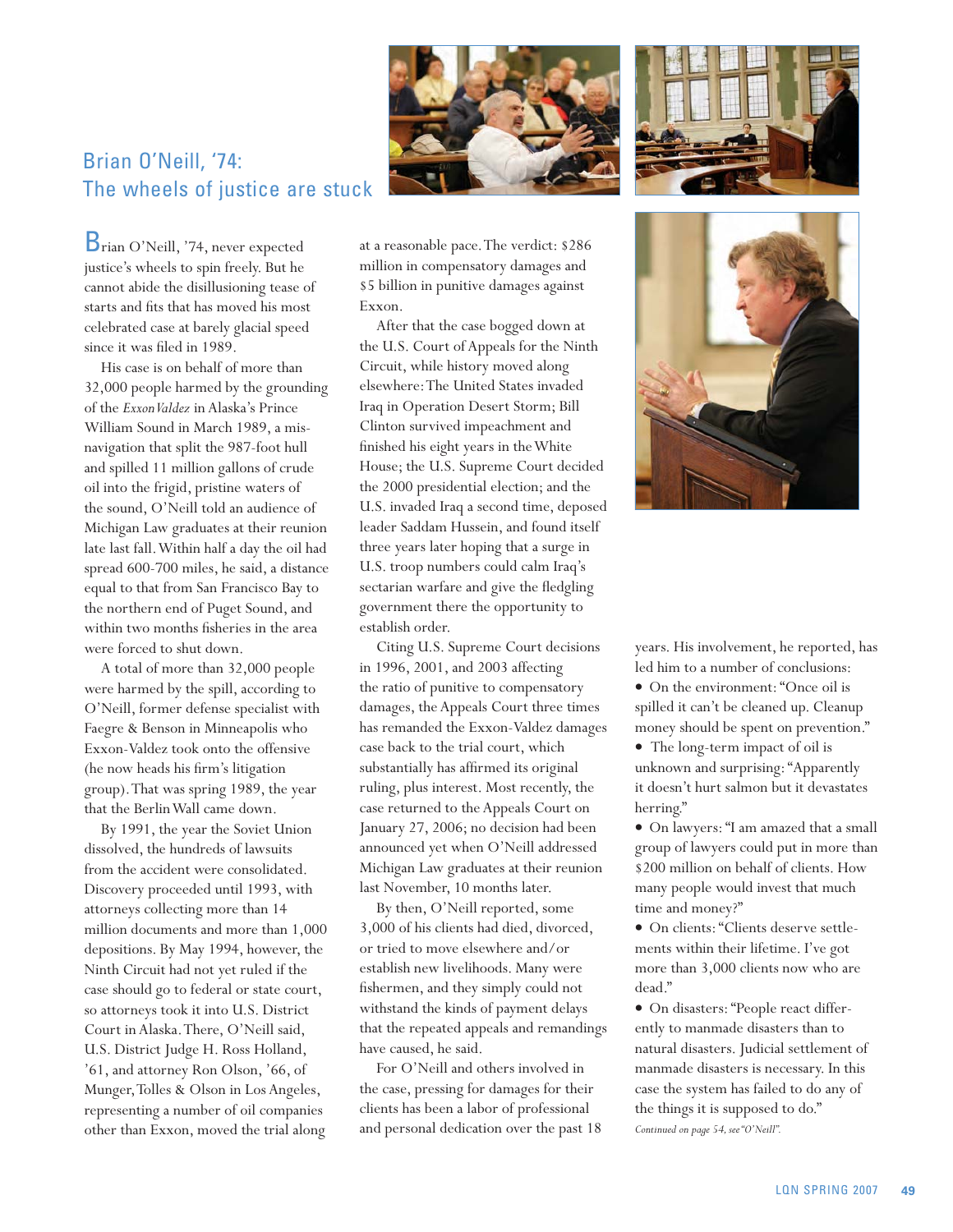

### New Dean's Advisory Council links Michigan Law, legal profession

I he Law School last year formed its new Dean's Advisory Council, a group of distinguished alumni volunteers who provide counsel to the dean from



*Richard W. Pogue, '53, Chair*

perspectives largely outside academia. With their knowledge of how legal education translates into practice, and of ongoing changes in the profession, council members are well qualified to offer insights on some of Michigan Law's most pressing challenges.

In its inaugural meeting on campus October 6-7, 2006, the 17-member group addressed several issues of immediate concern, including how to position the School for the future in a highly competitive environment for faculty and students, the American Bar Association accreditation process, and the impact of Proposal 2 (the Michigan Civil Rights Initiative)—all of which are likely to be ongoing topics.

"I thought it was a terrific meeting," said Dean Evan Caminker. "We tackled a number of issues that are very important to the Law School at this moment."

The council replaces the Committee of Visitors, the alumni body formed in 1962 that previously served the Law School in an advisory capacity.

"The Committee of Visitors was wonderful for the Law School for many years in many ways," said Caminker. "Each advisor was useful, but as the committee's numbers grew over time, the body itself became too unwieldy. It became imperative to find a way to form a smaller and much more stable group."

At the time the Committee was dissolved last year, its membership had swelled to more than 240 members and emeritus members—"too large a group," explained Caminker, "to constitute a functional advisory committee that could actually deliberate and discuss issues of concern."



*Robert E. Hirshon, '73*

By design, the new council is diverse with respect to professional background, experience, and geography, and includes firm practitioners, corporate counsel, non-lawyer business persons, public servants and government officials, as well as academic leaders.

"I think it's an excellent group, with great dedication to the task," says the council's chair, **Richard W. Pogue, '53**, of Shaker Heights, Ohio, currently advisor/consultant to Jones Day and former managing partner of the firm.

Caminker and Pogue expect the council to be engaged with issues related

to curriculum, communications, student recruitment, legal training, finances, faculty recruitment and retention, and best practices, among other concerns.

*Elizabeth M. Barry, '88*



Council members will serve threeyear terms, renewable at the dean's discretion. It is expected that up to six new members will be added each year, with members rotating off the board as their terms end.

In addition to meeting annually in the fall and being available for consultation throughout the year, members will also serve as ambassadors for the Law School in legal, corporate, and academic communities; cultivate relationships between these communities and the Law School; and endorse Law School proposals when called upon.

*Yoichiro Yamakawa, MCL '69*



Pogue is adamant that the council's central purpose is "strictly to be of advice and counsel to the dean" and that his role as chair is largely that of facilitator.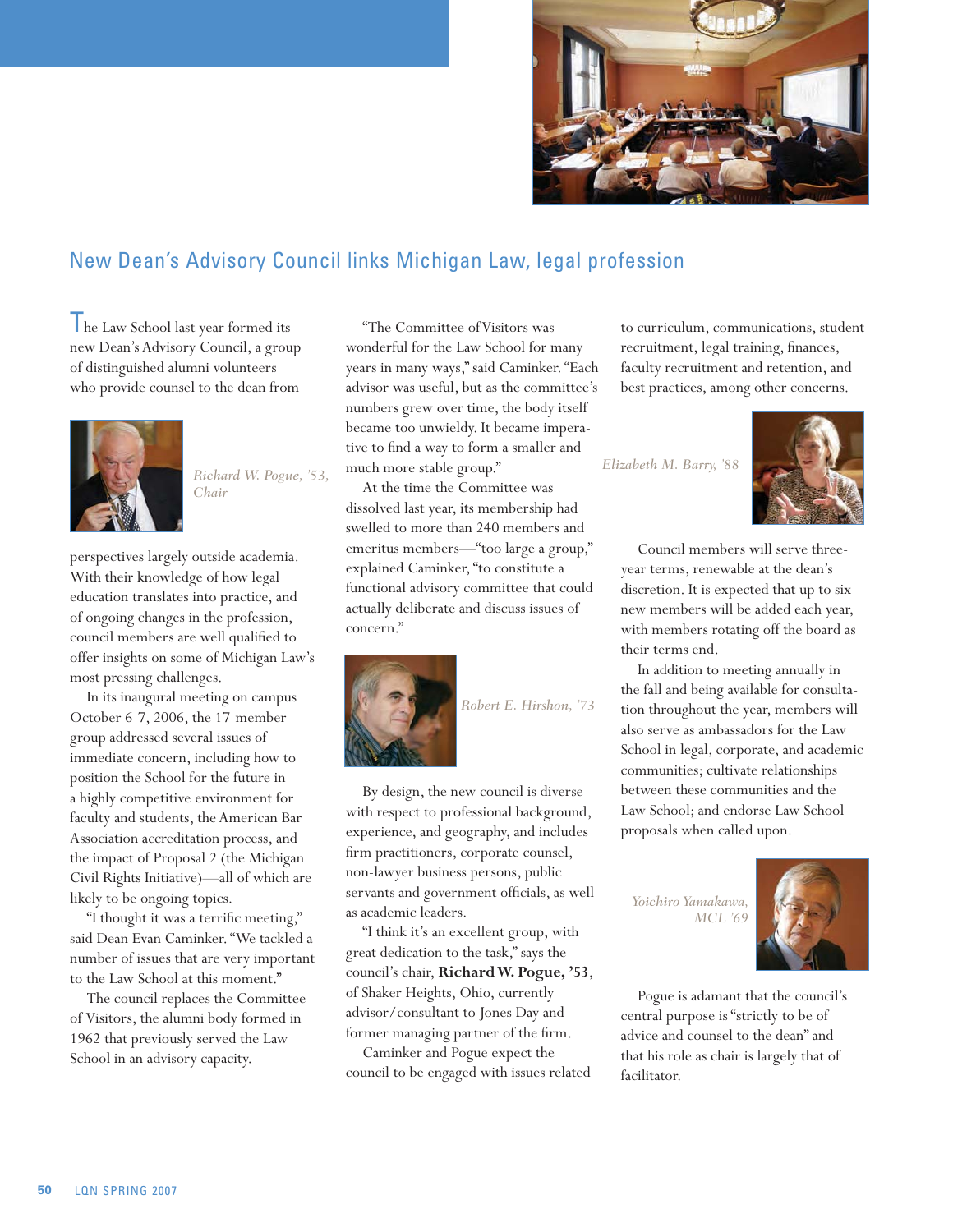

"I don't have a major role," he says. "This is the dean's show, and I'm here to be sure that the meetings flow smoothly and that everyone who wants to be recognized is heard."

In addition to Pogue, council members for 2006-2007 are:

• **Elizabeth M. Barry, '88**, of Ann Arbor, managing director of the Life Sciences Institute at the University of Michigan.

**• Bruce P. Bickner, '68**, of Sycamore, Illinois, retired chief executive officer of Dekalb Genetics Corporation and chair of "Building On: The Campaign for the University of Michigan Law School."

*Debra F. Minott, '79*



**• John A. Denniston, '83**, of Menlo Park, California, a partner with Kleiner Perkins Caufield & Byers.

**• Sally Katzen Dyk, '67**, of Washington, D.C., currently a public interest/public service faculty fellow at Michigan Law and a visiting professor at several institutions.

**• Robert B. Fiske Jr. '55**, **HLLD '97**, of Darien, Connecticut, a partner with Davis Polk & Wardwell.



*A study in concentration as they listen intently: Dean's Advisory Council members at their first meeting last fall at the Law School. Dean Evan Caminker and Assistant Dean for Admissions Sarah Zearfoss, '92, addressed the council.*

**• Robert E. Hirshon, '73**, of Portland, Oregon, chief executive officer of Tonkon Torp and a former president of the American Bar Association.

**• Barrie Lawson Loeks, '79**, of Grand Haven, Michigan, president and co-owner of Loeks & Loeks Entertainment.

**• Randall E. Mehrberg, '80**, of Chicago, executive vice president, chief administrative officer, and chief legal and ethics officer of Exelon Corporation. (See story on page 52.)

**• Debra F. Minott, '79**, of Carmel, Indiana, director of the Indiana State Personnel Department and a member of Governor Mitch Daniels' cabinet.

**• Alberto A. Muñoz II, '74**, of Edinburg, Texas, president of Alberto A. Muñoz II.

**• Brian B. O'Neill, '74**, of Minnetonka, Minnesota, a partner with and head of the litigation group of Faegre & Benson. (See story on page 49.)

**• Richard E. Rassel**, **'66**, of Birmingham, Michigan, a partner with and head of global client relations for Butzel Long in Detroit.

**• Barbara Rom, '72**, of Bloomfield Hills, Michigan, a partner with Pepper Hamilton and the partner in charge of the firm's Detroit office.

*Barbara Rom, '72*



**• Mary E. Snapp, '84**, of Seattle, vice president for law and corporate affairs for Microsoft, where she is also deputy general counsel for product development and marketing.

**• A. Paul Victor, '63**, of New York

City, a partner with Dewey Ballantine. **• Yoichiro Yamakawa, MCL '69**, of Tokyo, a partner with Koga & Partners.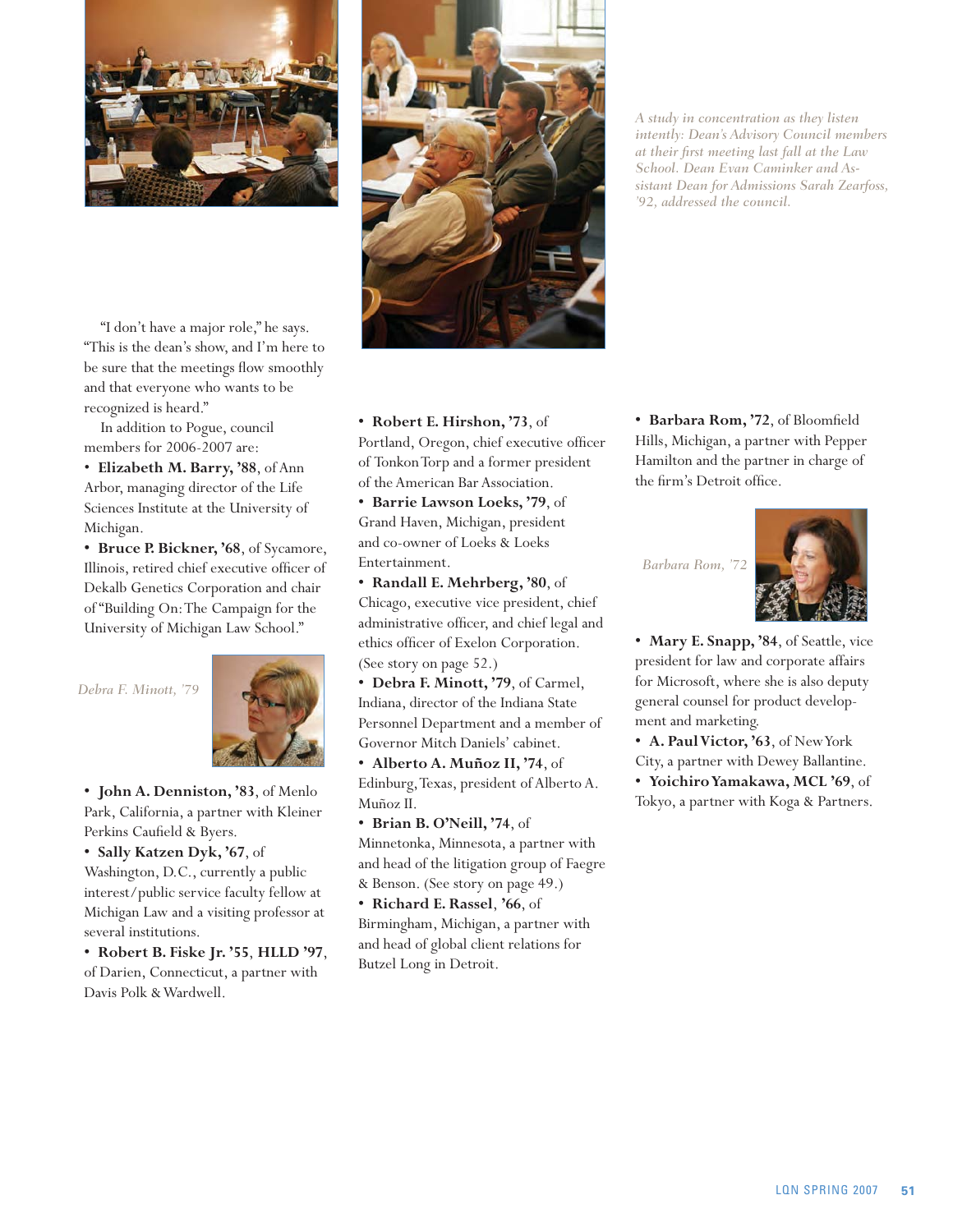### Randy Mehrberg, '80: 'We like to be involved in the life of the community'

When you visit Millennium Park in Chicago—the 24.5-acre park and adjacent lakefront public spaces are magnets for Chicagoans and visitors alike—thank Randall E. Mehrberg, '80. With its Jay Pritzker Pavilion, Lurie Garden, Cloud Gate, Crown Fountain, solar-powered Exelon Pavilions, and other features, the area is a far cry from the railroad yards it had been for more than a century.

It was Mehrberg's curiosity—he wondered why railroad employees parked for free in the area adjacent to Michigan Avenue, but the Illinois Central did not build on the site or sell it—that led him to dig into land titles and bring to light that the railroad did not own this prime downtown land. It only had an easement to use the space for railroad purposes.

No rail use, no easement, and the land goes back to the city.

That was the mid-1990s, and Mehrberg was on leave from Jenner & Block to serve as lakefront director and general counsel for the Chicago Park District. In spite of his discovery, however, Illinois Central was unwilling to give up the land. As a result, the city sued the railroad.

But when the Canadian National Railway made known its desire to buy the Illinois Central, Mehrberg used the Canadian line's move to convince Illinois Central that donating the land to the city earned it a welcome tax deduction and simultaneously improved the selling price. Eventually, he influenced Illinois Central to hand over all of its land from the proposed Millennium Park south to McCormick Place.

This "single, little-known event," Timothy J. Gilfoyle recounted in *Creating a Chicago Landmark: Millennium Park*, "thrust into motion the forces leading to

the creation of Millennium Park."

"In a matter of months" Gilfoyle explained, "Randy Mehrberg had accomplished a feat that had stymied generations of city officials for more than a century: He enabled the city to regain control of the prime downtown, lakefront land that was ostensibly owned by the Illinois Central Railroad."

Such effort on behalf of the public and his community is standard operating procedure for Mehrberg, currently executive vice president, chief administrative officer, and chief legal officer for Exelon Corporation, whose 5.5 million gas and electricity customers in Illinois and Pennsylvania and \$52 billion market cap make it the largest electric utility in the United States.

As Exelon's general counsel, Mehrberg developed the firm's pro bono program, an effort the Pro Bono Institute reports is unique in the country. "Over half of our lawyers did pro bono work in 2006," according to Mehrberg. "Our lawyers and staff have engaged in a wide range of activities, from helping homeless people get birth certificates in Philadelphia, to helping a seriously ill woman get a life-saving organ transplant, to assisting immigrant survivors of domestic violence and sexual assault in obtaining legal immigrant status." Last year Exelon and its employees gave away more than \$37 million to nonprofits, he reported.

Last fall the Chicago chapter of the American Jewish Committee (AJC) honored Mehrberg for such work with its Judge Learned Hand Human Relations Award. More than 450 people attended the presentation banquet, whose honorary chairmen were Gov. Rod Blagojevich and Chicago Mayor Richard M. Daley.

"Randy Mehrberg represents the best



*Randall Mehrberg '80, with the Judge Learned Hand Human Relations Award.*

of the legal profession," Ron Gidwitz, AJC's Chicago campaign chairman, said in presenting the award. The award is named after the legendary senior judge of the U.S. Court of Appeals for the Second Circuit from 1924-51.

"It humbles me and reinforces my commitment to the legal profession," Mehrberg said of the award. "It's nice to step back once in a while and take stock."

"Without electricity, nothing in modern society works," Mehrberg explained. "As a company we like to be involved in the life of the community. We get involved in so many different things . . . . We are very actively involved in primary schools and secondary schools, and have adopted a number of schools in Philadelphia and Chicago."

On a personal level, Mehrberg has actively tutored and mentored inner city Chicago children since 1988.

"We also focus as a company on the environmental side," he continued. "We buy as much energy as possible from landfills. The Exelon Pavilions (Welcome Center) in Millennium Park are solar panel clad, and have interactive displays. We gave about \$5-\$6 million out of the solar fund. I wanted to do something that ties in with what we do [as a utility company] and also be environmentally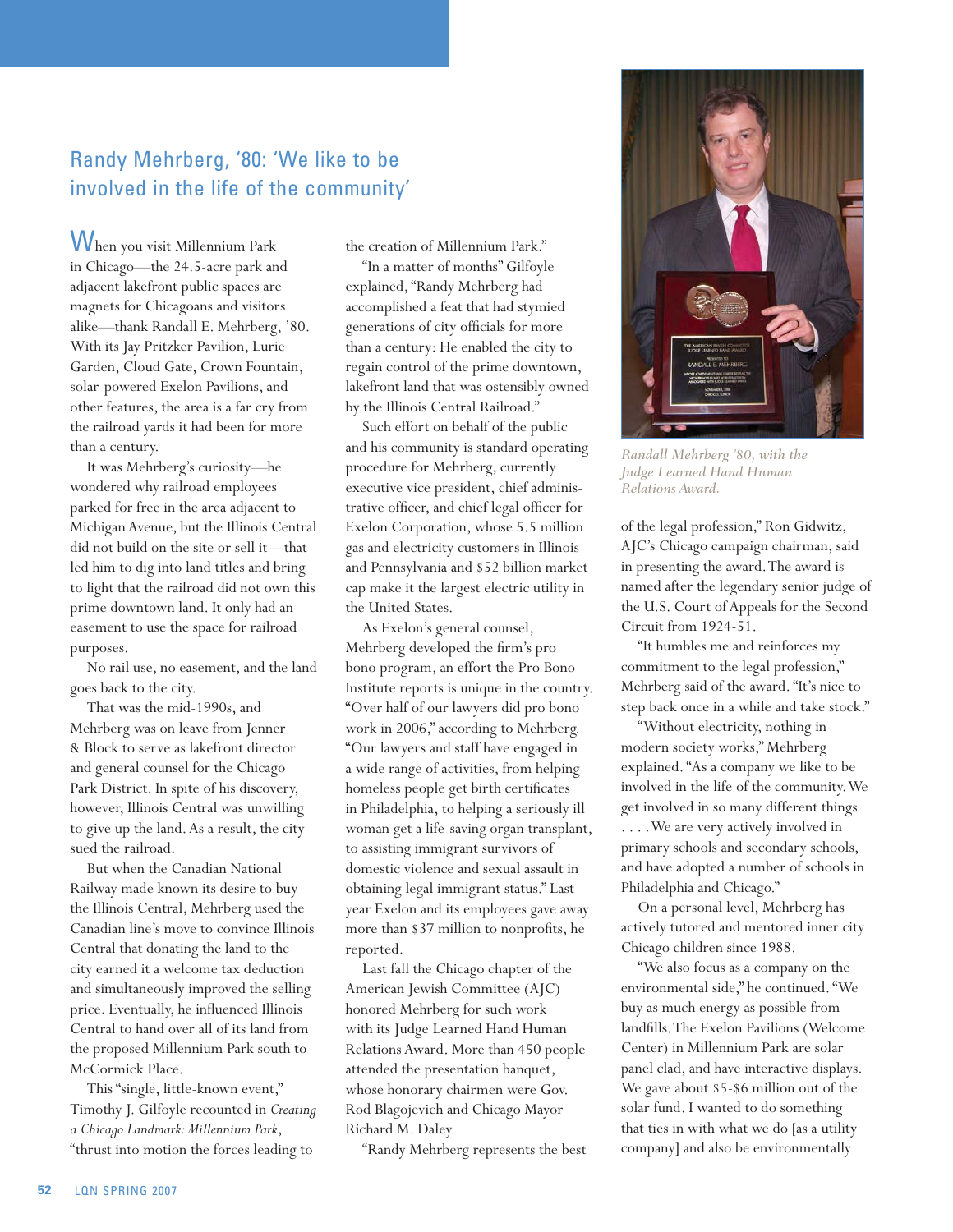friendly." Mayor Richard Daley's City Hall rooftop garden is funded by Exelon.

Mehrberg also is deeply involved in Law School activities. A member of the former Committee of Visitors, he sits on the newly-created Dean's Advisory Council, which serves as a sounding board from the legal profession and counsel to Dean Evan Caminker. (See story on page 50.) Mehrberg led efforts to bring together some 65 major corporations as signatories to a U.S. Supreme Court brief he and his Jenner & Block colleagues authored in favor of the Law School's and University's admissions policies when they were challenged for using race as one of many factors in making admissions decisions.

In 2005, he and his wife, Michele M. Schara, with matching funds from his employer, established the Randall E. Mehrberg and Michele M. Schara Fund for Public Service in Honor of Susan M. Eklund, '73, to guarantee continued funding for the public service component of Michigan Law's orientation programs for new students. Eklund served for 20 years as the Law School's dean of students before assuming her current post as dean of students for the University.

"I love the Law School," Mehrberg explained. "I'm very grateful to the Law School for so many reasons. I don't like the phrase 'giving back.' It's presumptuous. The Law School has provided so much opportunity to so many in a collegial environment. It gave me the foundation and the education for my career, and people who continue to be my best friends. First among them is my wife, who I met at Michigan. A large part of my life is there."

#### AALS honors Karima Bennoune, '94

Michigan Law graduate Karima Bennoune, '94, associate professor of law at Rutgers School of Law-Newark and one of a small number of scholars of Arab and American descent in the American legal academy, has received the Derrick A. Bell Jr. Award for 2006 from the Association of American Law Schools' (AALS) Section on Minority Groups.

The annual award is named for New York University Law School Professor Derrick Bell, the first tenured African American on the Harvard Law School faculty. It is given to a junior faculty member who, through activism, mentoring, colleagueship, teaching, and scholarship, has made "an extraordinary contribution to legal education."

Bennoune, who earned her J.D. *cum laude* and her M.A. in Middle Eastern and North African studies in a dual degree program, received the award in January at the AALS Annual Meeting in Washington, D.C.

"To be an Arab-American law professor in 2007 is to be watched, or to have the sense of being watched, all the time," Bennoune noted in her acceptance remarks. "To be an anti-racist, antifundamentalist, feminist, secularist Arab-American law professor, and a half-breed to boot, is to be watched from all sides at once. One's greatest fear is always of being misunderstood. This is why the Minority Groups Section bestowing this award on me is not only an honor, but also for me serves, as Derrick Bell once described the essence of critical race theory writing, 'to communicate understanding and reassurance to [a] needy soul . . . trapped in a hostile world.'"

A frequent participant in programs at Michigan Law, Bennoune has been in residence here both as a visiting scholar and a visiting professor. At Rutgers, she



*Karima Bennoune, '94, and AALS Minority Groups Section Executive Committee Chair David Brennen at the presentation of the Derrick A. Bell Jr. Award. (Photo courtesy of Association of American Law Schools)*

teaches International Law and a Just World Order, International Human Rights, International Law & Terrorism, and International Women's Human Rights. Her writing has appeared in the *American* and *European Journal of International Law*, the *Michigan Journal of International Law*, the U.C. Davis *Journal of International Law & Policy*, and elsewhere, and she maintains an active international schedule of lectures on human rights, women's rights, international law, and terrorism.

Bennoune is a member of the boards of Amnesty International—USA and the Center for Constitutional Rights, and has been a human rights consultant to the Soros Foundation and UNESCO.

"Through her teaching, scholarship, and advocacy, Karima Bennoune has advanced understanding of issues of concern to Arabs and Muslims and furthered the inclusion of more diverse voices in international justice forums," said Rutgers School of Law Dean Stuart L. Deutsch.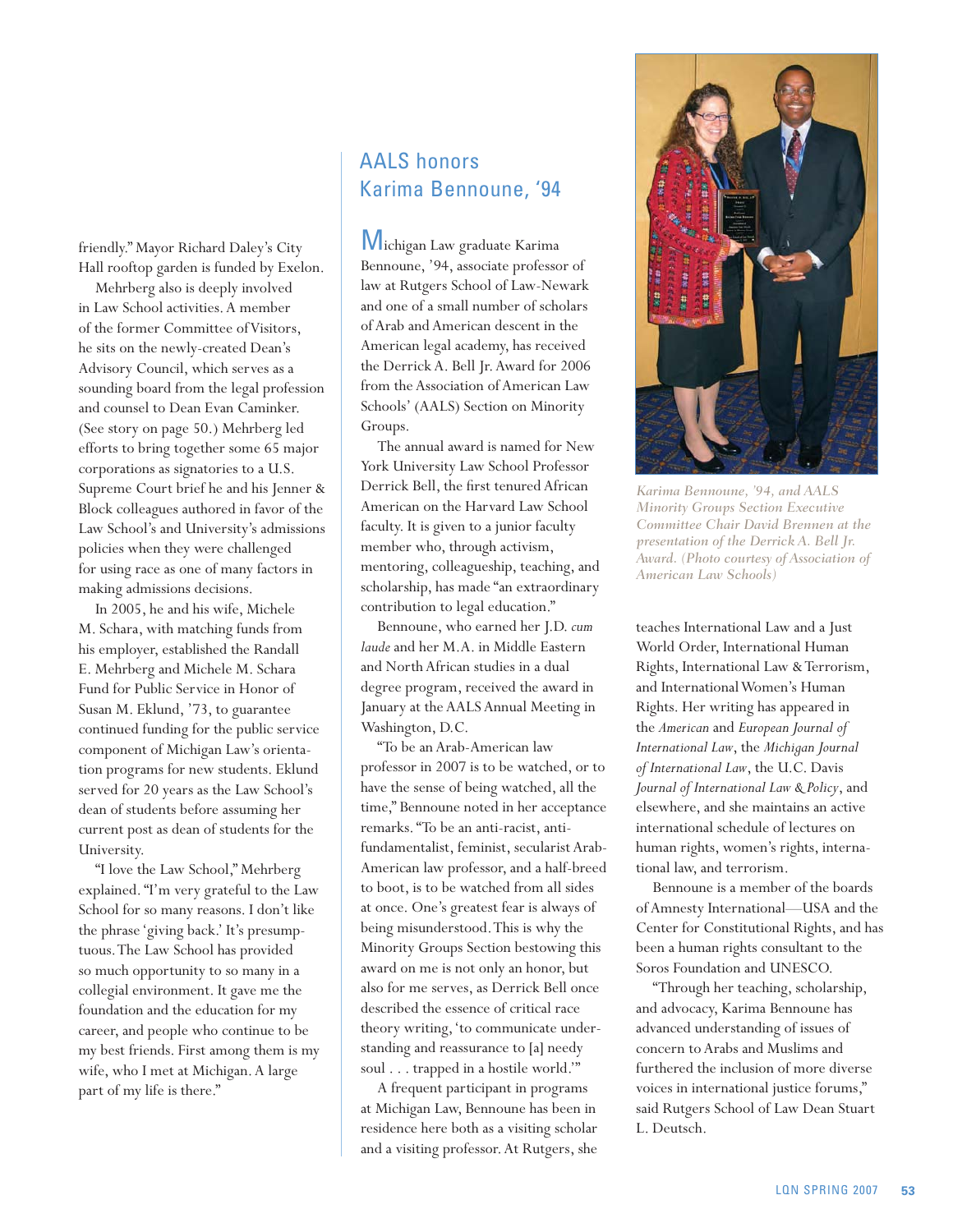*"O'Neill", continued from page 51.*

• On faith in the system: "[We have] 32,000 customers of the Court of Appeals. Most of them think the Ninth Circuit Court of Appeals is either inept or crooked. They're angry."

• On judges: "Making these observations makes me uncomfortable. For 32 years I have been an officer of the court, and I never have criticized the judiciary. In this case they haven't done their job. Open and direct criticism may be the only control we have over the judiciary."

The case, he said of his clients, should be decided on the law as it was at the time the case was brought. The courts should not be using 1996, 2001, and 2003 cases to decide a 1980s case. "It's little wonder that they are angry," he said of his clients, "and I think we all should be angry about it."



### Michael W. Hartmann, '75, becomes CEO at Miller Canfield

Michael W. Hartmann, '75, a partner and commercial litigation specialist with Miller, Canfield, Paddock and Stone PLC, has been named the 155-year-old firm's chief executive officer. Hartmann joined the firm in 1975 and has been



ment board for the past three years. "Globalization is changing the practice of law and creating new opportunities and challenges for our clients," explained Hartmann. "Our

chair of its manage-

 success depends on our ability to promptly solve our clients' legal problems in a cost-effective manner in this ever-changing world. I am excited and honored to take on this important role."

Hartmann has been listed in the commercial litigation section of the last seven editions of *The Best Lawyers in America,* and last year he also was listed in the litigation section of *Michigan Super Lawyers*.

Hartmann succeeds Thomas W. Lin, who served eight years as CEO and 12 years as a managing director. Established in 1852 in Detroit, Miller Canfield today has more than 350 attorneys and maintains offices in Detroit and elsewhere in Michigan, Florida, New York, Canada, and Poland.

### Tung Chan, '98, named Hawaii's commissioner of securities

I ung Chan, '98, has become commissioner of securities for the State of Hawaii. She previously had been assistant general counsel with New York-based New York Life Insurance Company, where she had been employed since 2004.

As securities commissioner, Chan heads the business registration division within Hawaii's Department of Commerce and Consumer Affairs (DCCA). She is responsible for securities compliance and enforcement and also oversees corporate filings, including the registration of new businesses.

DCCA Director Mark Recktenwald cited her "extensive experience in securities and corporate law" as "a great asset to the department and to Hawaii's

consumers."



"Promoting sound securities practices, making business registration more efficient, and expanding investor education are all critical to sustaining a healthy

business environment in Hawaii," noted Chan, who also has practiced with Cleary, Gottlieb, Steen & Hamilton, where she specialized in securities offerings and financing transactions.

In addition to her work with New York Life and Cleary Gottlieb, Chan has worked as a law clerk with the U.S. 10th Circuit Court of Appeals and the Constitutional Court of South Africa. She also served as a summer law clerk for U.S. Federal District Court Judge David A. Ezra in 1996 in Honolulu.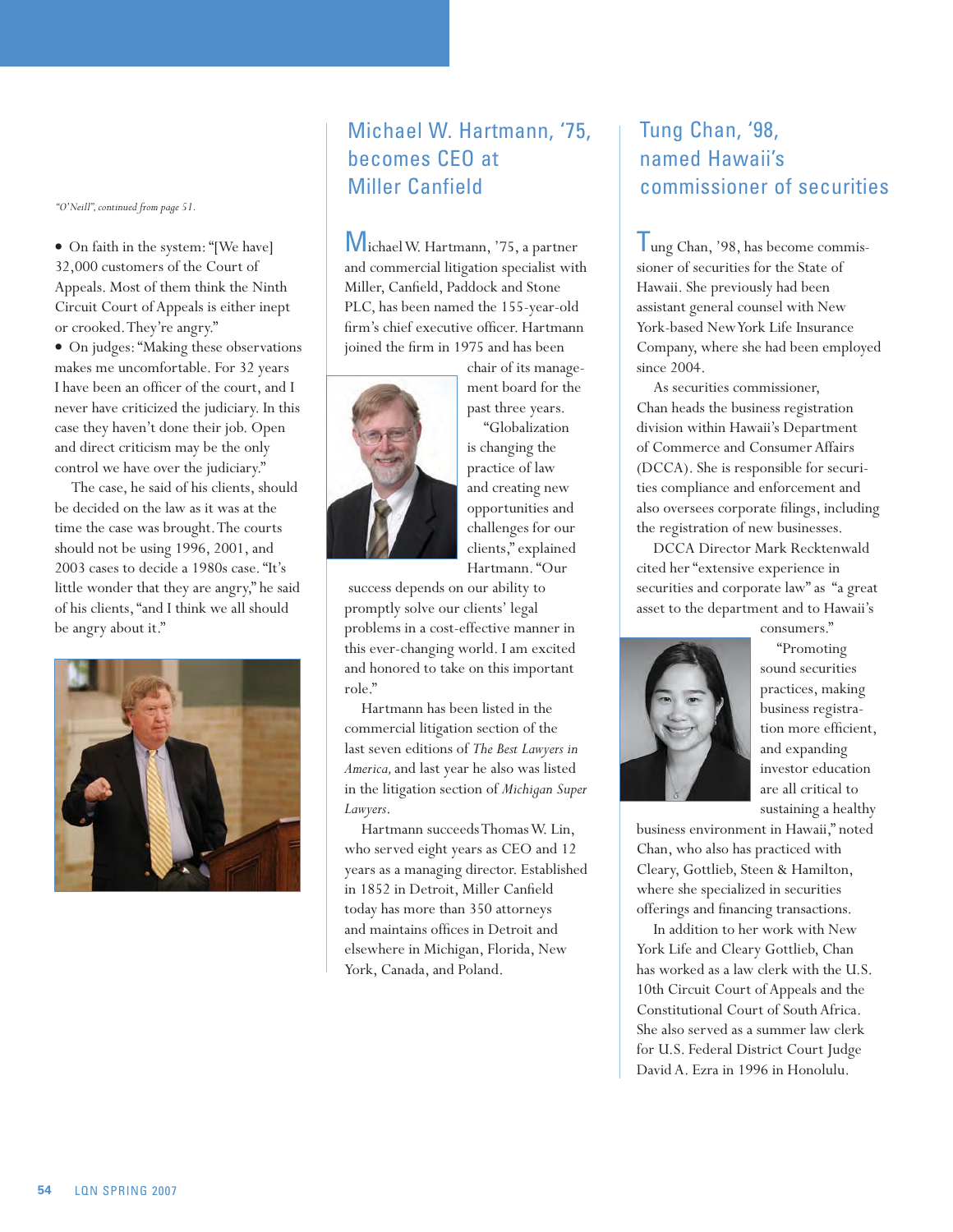### Boris Kozolchyk, LL.M. '60, S.J.D. '66, honored in Mexico, U.S.

Boris Kozolchyk, LL.M. '60, S.J.D. '66, the founding director of the National Law Center for Inter-American Free Trade (NLCIFT) and a renowned expert on banking law, has been doubly recognized for his decades-long work on behalf of free trade.

Last fall the Legal Research Institute at the Guadalajara, Mexico, campus of Instituto Technologia Estudiantes Superiores Monterey (ITESM), was named for Kozolchyk, as was the campus' chapter of the Mexico/U.S. Student Bar Association. And at its annual meeting last December, NLCIFT's own building on the campus of the University of Arizona also was named the Boris Kozolchyk Building.

Founded in 1992, NLCIFT is located at Arizona's James E. Rogers College of Law, where the Cuban-born Kozolchyk is the Evo DeConcini Professor of Law. "Today is a very special day—we honor our founder, leader, and inspiration by naming this building the Boris Kozolchyk Building, a very fitting tribute," NLCIFT board chairman Philip A. Robbins said at the December 8 dedication ceremonies. Fronted by a circle of the flags of Western hemisphere countries, the 11,000-square-foot building received a 2005 Design Award from the Southern Arizona Chapter of the American Institute of Architects.

Attended by representatives of state and congressional officials, the dedication drew a host of congratulatory messages. Among them:

v From Raul Anibal Etcheverry of the Etcheverry Foundation for International Research and Studies, NCLIFT's sister center in Argentina: "The National

Law Center . . . is performing an act of justice in placing his name on the Center's building. . . . Some day the complete story will be written about this jurist and exceptional human being who has done so much in the field of law for the progress of the region, the development of neighboring countries and others that are distant, and the study of the best solution for the inhabitants under civil and common law in our America."

v From Tucson Mayor Bob Walkup: "Boris Kozolchyk has played a critical role in improving economic, legal, and cultural exchange between Tucson and our international neighbors."

v From Assistant Legal Adviser David P. Stewart, who directs the U.S. State Department's Office of Private International Law: "Here in Washington, we place particular value on the unique relationship which has been forged between the Center and the Office of Private International Law—it is no exaggeration to describe it as the best kind of public-private partnership one can imagine in the pursuit of shared goals."

In addition, Kozolchyk's new book, *Contratacion Comercial en el Derecho Comparado* (*Commercial Contracting in Comparative Law*), is drawing favorable comment in Spain and Latin America for its innovative linking of commercial contracts and economic development.

Last fall, Kozolchyck delivered the keynote address at the debate/forum "Latin America Looks East—Issues, Trends, and Progress in the Global Economy" in Miami, sponsored by the Federal Reserve Bank of Atlanta, the University of Miami, and Florida

International University to examine the growing trade relationship between Latin America and Asia. Also, this year's *Annual Survey of Letters of Credit Law & Practice* is being dedicated to Kozolchyk and was presented to him at the annual meeting of the Institute of International Banking Law & Practice in early March in Miami.



*NLCIFT founder and director Boris Kozolchyck, LL.M. '60, S.J.D. '66, at the dedication of the center's Boris Kozolchyck Building. "In expressing my gratitude to the NLCIFT's board for the naming of this building, I humbly pray for preservation of the mission that it so handsomely and lovingly houses," Kolzolchyk said. (Photo courtesy of NLCIFT.)*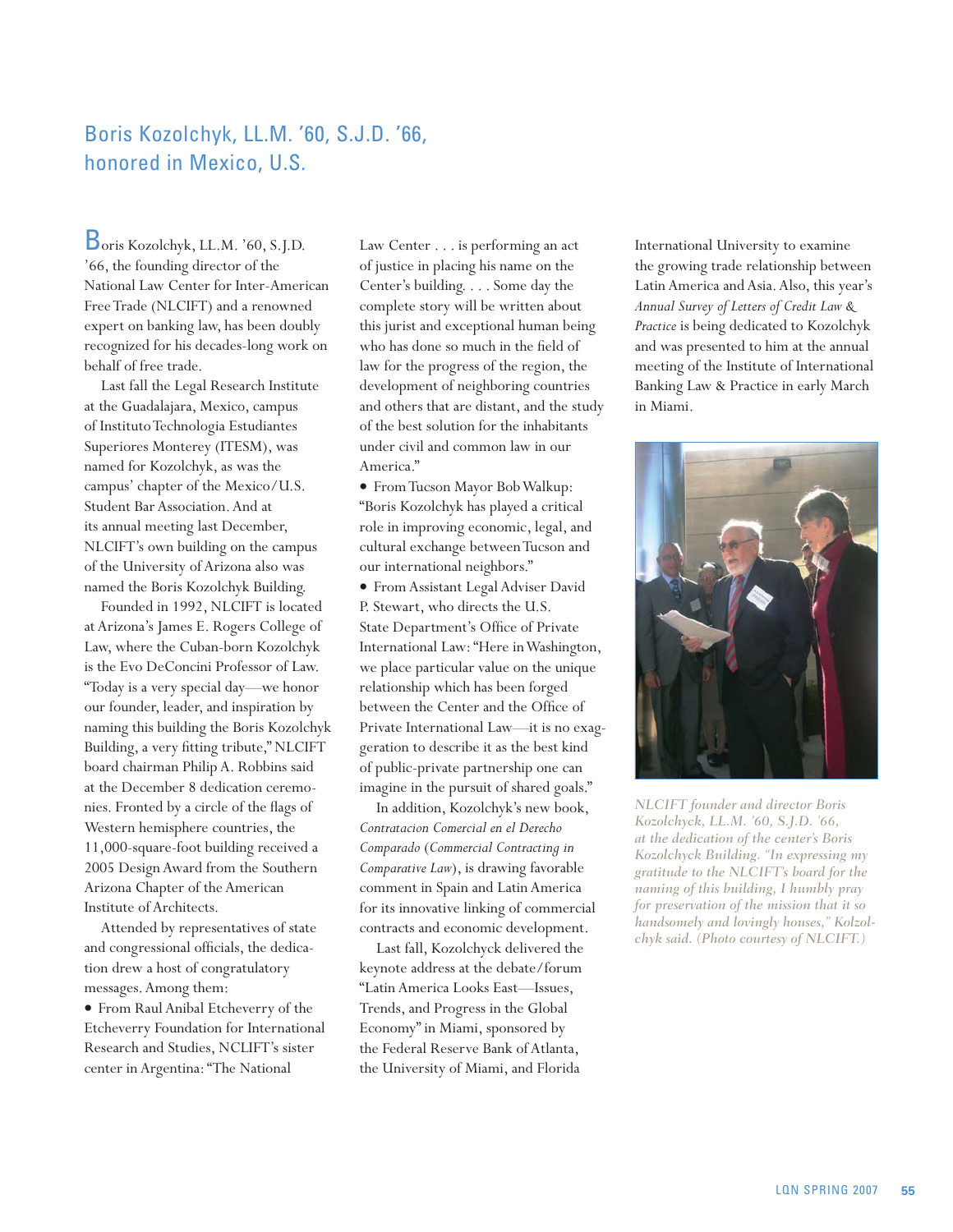### Law School grads help ease Pfizer departure impact

**I** wo Michigan Law graduates quickly came to the front line when Miller, Canfield, Paddock, and Stone, PLC announced that it would offer free legal assistance to help Ann Arbor and southeast Michigan recover from the imminent departure of the pharmaceu-



tical giant Pfizer. Pfizer announced

in January that it will close its Ann Arbor facilities next year, taking more than 2,000 jobs with it. The announcement added to the already staggered Michigan economy, weakened by recent news of

*Paul Dimond, '69* 

huge losses in profits and market share by Ford and General Motors.

Miller Canfield announced that it would offer free legal services to incorporate and organize qualified start-up ventures, and that in some cases it also will offer discounted or flat-rate packages for intellectual property work.

Paul Dimond, '69, senior counsel in Miller Canfield's Ann Arbor office, said there is a need in the area to "welcome and to support entrepreneurship." For that effort, the firm added highly regarded corporate and finance partner Michael VanHemert, '83, to its Ann Arbor office in the reorganization of its venture and technology practice.

The firm also transferred two veterans of its similar, earlier program at Kalamazoo to its Ann Arbor office. In that effort, Miller Canfield had made pro bono services available in 2003 in southwestern Michigan when Pharmacia closed its facilities and area jurisdictions responded by launching the "Stick Around" campaign to help ex-Pharmacia workers remain in the Kalamazoo area. At least partly as a result of that

campaign, Southwest Michigan First estimates that more than 200 scientists stayed in Kalamazoo, nearly 75 are running their own business or working for start-ups, and more than two dozen new businesses have been launched.

"A strong legal foundation is very important to a new business' success in accessing growth capital," explained VanHemert, who has more than 20 years experience in corporate financings, governance and securities issuances, and mergers and acquisitions. "Our goal is to help emerging technology companies establish that foundation while controlling their organizational stage legal costs—all in anticipation of meeting the expectations of subsequent investors, lenders, and other constituencies."

Dimond, a former special assistant to President Clinton for economic policy and former director of the National Economic Council, called the Pfizer

departure a wakeup call and cited the great benefit provided by the U-M's location at Ann Arbor.

"With the University of Michigan, one of the top 10 research universities in



*Michael VanHemert, '83* 

the world, as our anchor, Ann Arbor is uniquely positioned to generate, attract, and retain talent and new inventions. These are the two ingredients essential to thriving in the increasingly global knowledge economy. Pfizer's pull-out is a wake-up call to all of us that we need to welcome and to support entrepreneurship, starting with ex-Warner-Lambert, Parke-Davis, and now Pfizer researchers who want to stay in Ann Arbor and see their inventions come to fruition right here."

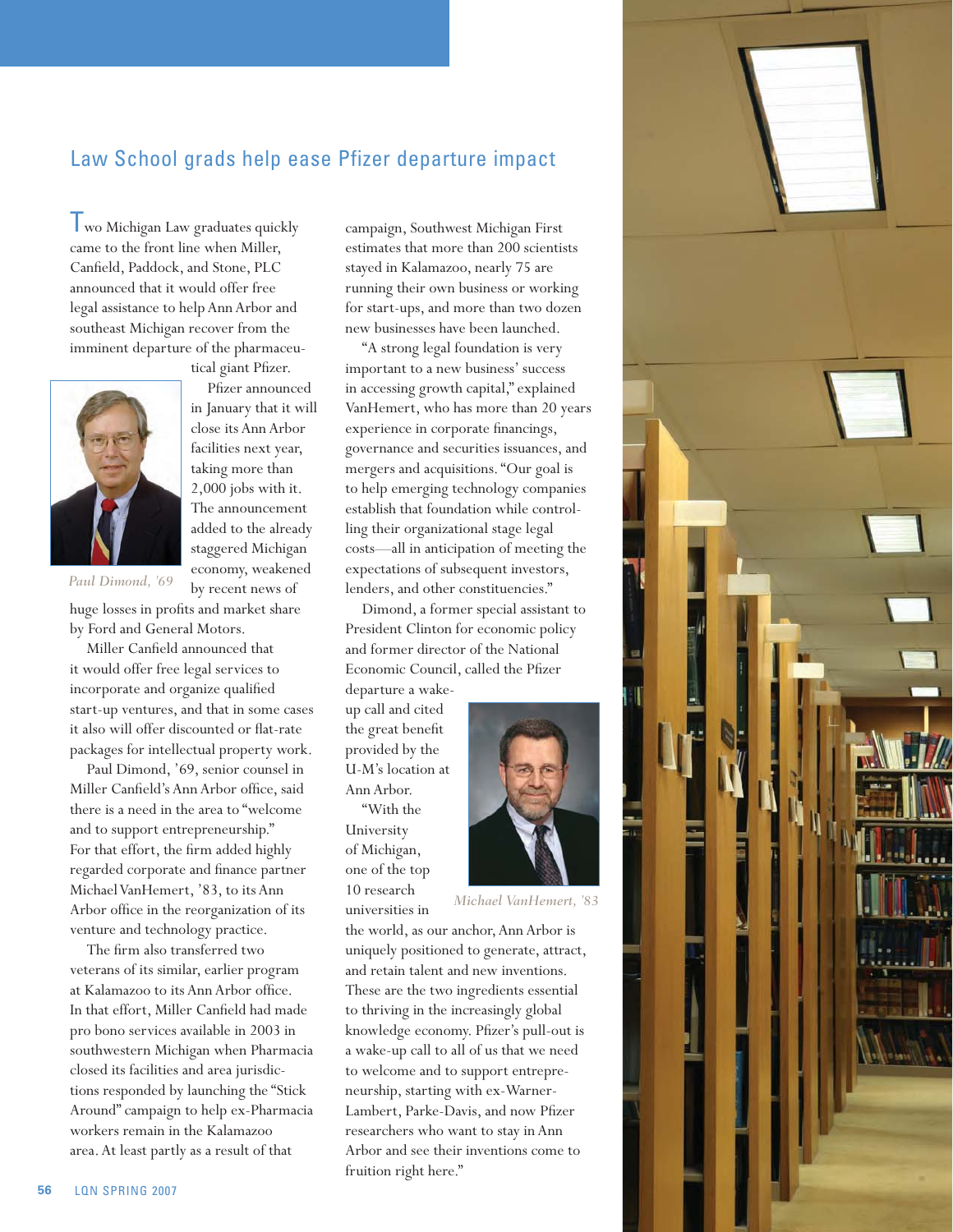# *From top: Webb A. Smith, '63; William B. Dunn, '64; Ronald J. Santo, '65* CLASSNOTES

#### 1958

**Wilbur McCoy Otto,** of

Dickie, McCamey & Chilcot PC, was recognized by his peers for inclusion in the 13th edition of *The Best Lawyers in America 2007*. He practices insurance law, medical malpractice law, and personal injury litigation.

#### 1963

After being a lone passenger on a 720-foot long Italian cargo ship, **Gary R. Frink** has published more than 50 essays about his recent voyage from northern Europe to Luanda, Angola (www.cruisin-thru-100.com). Frink's journey, on the *Republica di Genova,* which discharged cargo in the African ports of Dakar, Senegal, and Cameroon, qualified him for membership in the Travelers Century Club, which is open to persons who have visited at least 100 countries.

**Webb A. Smith,** a named shareholder of the Michigan law firm of Foster, Swift, Collins & Smith P.C., has become a Fellow of the American College of Trial Lawyers. He has been practicing law in Michigan for more than 40 years.

#### 1964

**William B. Dunn,** of Clark Hill in Detroit, has been selected as one of Michigan's Top 10 "Super Lawyers" by *Law & Politics* magazine. He practices real estate law and related business matters.

#### **Fred J. Fechheimer,** of

Dykema in Bloomfield Hills, has been named in the Real Estate Law category in *The Best Lawyers in America 2007*.

In Detroit, **Lloyd A. Semple**  has been included in the Corporate Law category in *The Best Lawyers in America 2007*. A retired member and chairman emeritus of Dykema, he remains active with the firm and is serving as a visiting professor at the University of Detroit Mercy School of Law, where he teaches Corporate Governance and Corporate Transactions.

#### 1965

**James R. Brown,** of Mika Meyers Beckett & Jones PLC in Grand Rapids, was selected to be listed in the inaugural publication of *Michigan Super Lawyers Magazine.* He concentrates his practice in municipal law and real property law.

**Douglas J. Rasmussen** is among the attorneys located at Clark Hill PLC's new offices at 200 Ottawa Avenue NW in Grand Rapids.

Executive board member and former leader of Dykema's employment practice group, **Ronald J. Santo** of Ann Arbor has been selected in the Labor and Employment Law category for inclusion in *The Best Lawyers in America 2007*.

#### 1966

**E. Edward Hood**, member of the litigation practice group at Dykema in Ann Arbor, has been named in the Commercial Litigation category in *The Best Lawyers in America 2007*. He focuses on commercial law, libel and slander law, and complex civil litigation.

#### 1967

In Detroit, Dykema's first woman member and leader of the health care practice group, **J. Kay Felt** has been recognized by her peers for inclusion in *The Best Lawyers in America 2007*. She has been selected in the Health Care Law category.

**Ronald L. Rose**, co-leader of the bankruptcy practice group at Dykema in Bloomfield Hills, Michigan, has been listed in the Bankruptcy and Creditor-Debtor Rights Law category in *The Best Lawyers in America 2007*.

**John Sebert** has been appointed executive director of the National Conference of Commissioners on Uniform State Laws (NCCUSL). A national law group based in Chicago, NCCUSL uses more than 350 legal experts appointed by every state, the District of Columbia, Puerto Rico, and the U.S. Virgin Islands, to draft and promote enactment of uniform laws designed to solve problems common to all the jurisdictions.





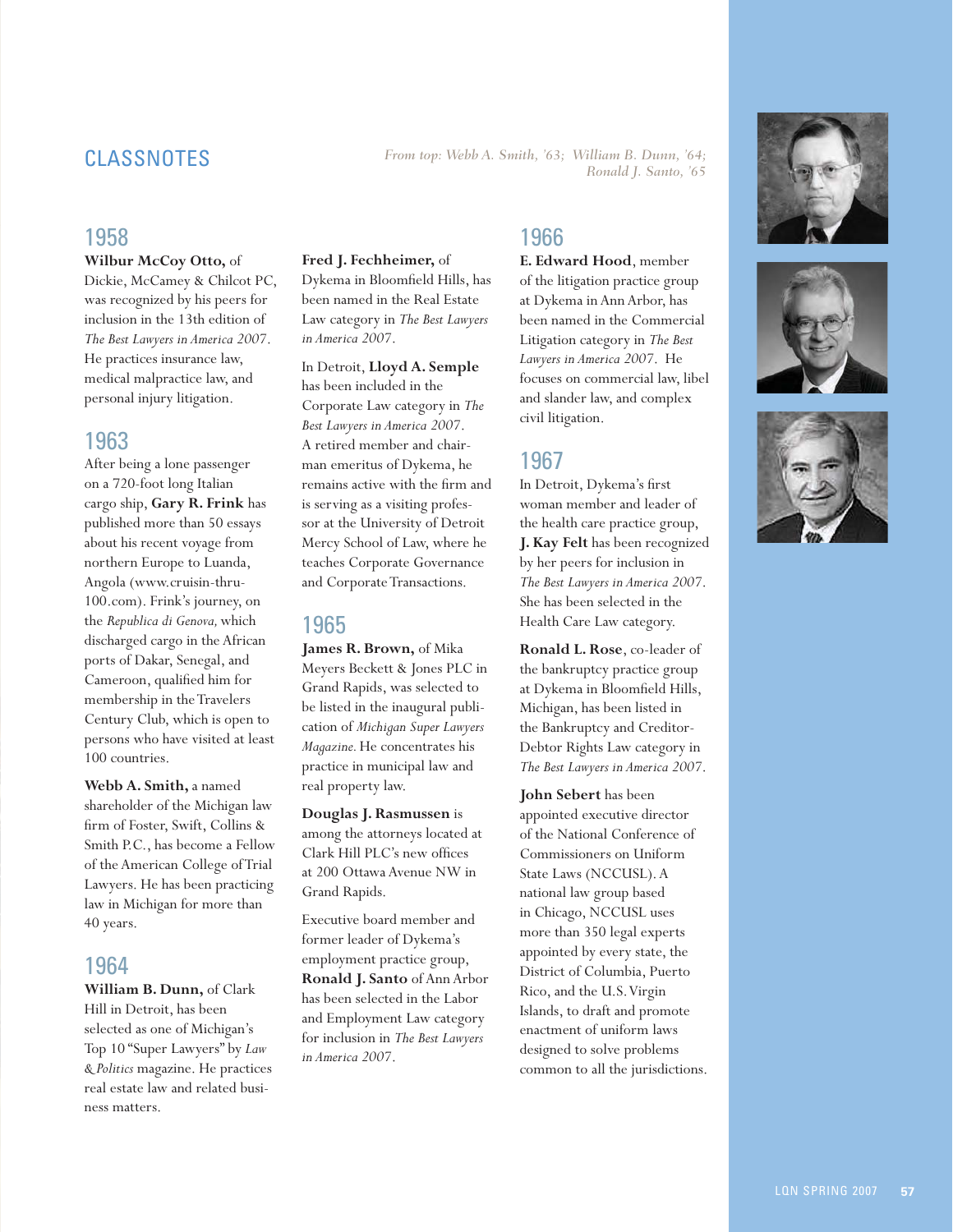







*From top: Michael B. Bixby, '68; Robert D. Kaplow, '71; H. Patrick Callahan, '72; James H. Geary, '72* 

**Steven H. Thai** joined the corporate law department of New York law firm Phillips Nizer as international counsel. He concentrates his practice in international corporate and commercial transactions, advising German, Swiss, Austrian, and other European multi-national corporations on U.S.-European crossborder corporate and litigation issues.

#### 1968

**Michael B. Bixby**, professor in the College of Business and Economics at Boise State University, has been selected as the winner of the BSU Foundation Scholar Award for Teaching for 2006. He has taught courses dealing with legal and ethical issues in business at BSU since 1981, and has authored the textbook *The Legal Environment of Business.*

### 1969

Parker Poe Adams & Bernstein LLP attorney **Donald P. Ubell**, of Charlotte, North Carolina, has been selected in the Public Finance Law category in *The Best Lawyers in America 2007*.

### 1970

**Richard J. Erickson** has been elected First Vice President, Montgomery (Alabama) Area Chapter, Military Officers Association of America.

Selected to be in *Best Lawyers in America 2007* is **Jane Forbes** of Dykema in Detroit. She is named in the Non-Profit/ Charities Law category and is a member of her firm's health care practice group.

### 1971

**James P. Feeney**, director of Dykema's national litigation practice in Bloomfield Hills, Michigan, has been named in several categories in *The Best Lawyers in America 2007*: Alternative Dispute Resolution, Bet-the-Company Litigation, Commercial Litigation, and Product Liability Litigation.

**Robert D. Kaplow**, a shareholder in Southfield, Michiganbased Maddin, Hauser, Wartell, Roth & Heller P.C., has been named in the 2006 issue of *Law & Politics Michigan Super Lawyers*  as a top practitioner in estate planning and probate.

**Robert A. Stein,** of Robert Stein & Associates in Concord, New Hampshire, has been selected again for *The Best Lawyers in America 2007*. Listed in the areas of family law, nonwhite collar criminal defense, and white collar criminal defense, he has appeared in the publication for more than 10 years.

### 1972

Mayor Bart Peterson has appointed Baker & Daniels LLP partner **H. Patrick Callahan**  to a third four-year term on the Indianapolis Airport Authority. Callahan was first appointed to the airport's board of directors in 1999 and has served as vice president since 2000.

**John M. DeVries,** of Mika Meyers Beckett & Jones PLC in Grand Rapids, was selected to be listed in the inaugural publication of *Michigan Super Lawyers Magazine*. He concentrates his practice in civil trial law, eminent domain, natural resources law, and zoning law.

Howard & Howard Attorneys PC announces that **James H. Geary** of Kalamazoo was named to *Michigan Super Lawyers* by a survey of *Law & Politics Media*. He has been named in the practice area of civil litigation defense.

**Seth M. Lloyd,** of Dykema in Detroit, has been named in the Health Care Law and Labor and Employment Law categories in *The Best Lawyers in America 2007*. He is a member of Dykema's health care and employment practice groups and is the member in charge of professional personnel for the firm.

**Michael D. Mulcahy,** of Dawda, Mann, Mulcahy & Sadler in Bloomfield Hills, Michigan, has been recognized in the area of real estate in the 2006 edition of *Chambers USA, America's Leading Lawyers for Business*. Mulcahy represents developers and buyers in the development,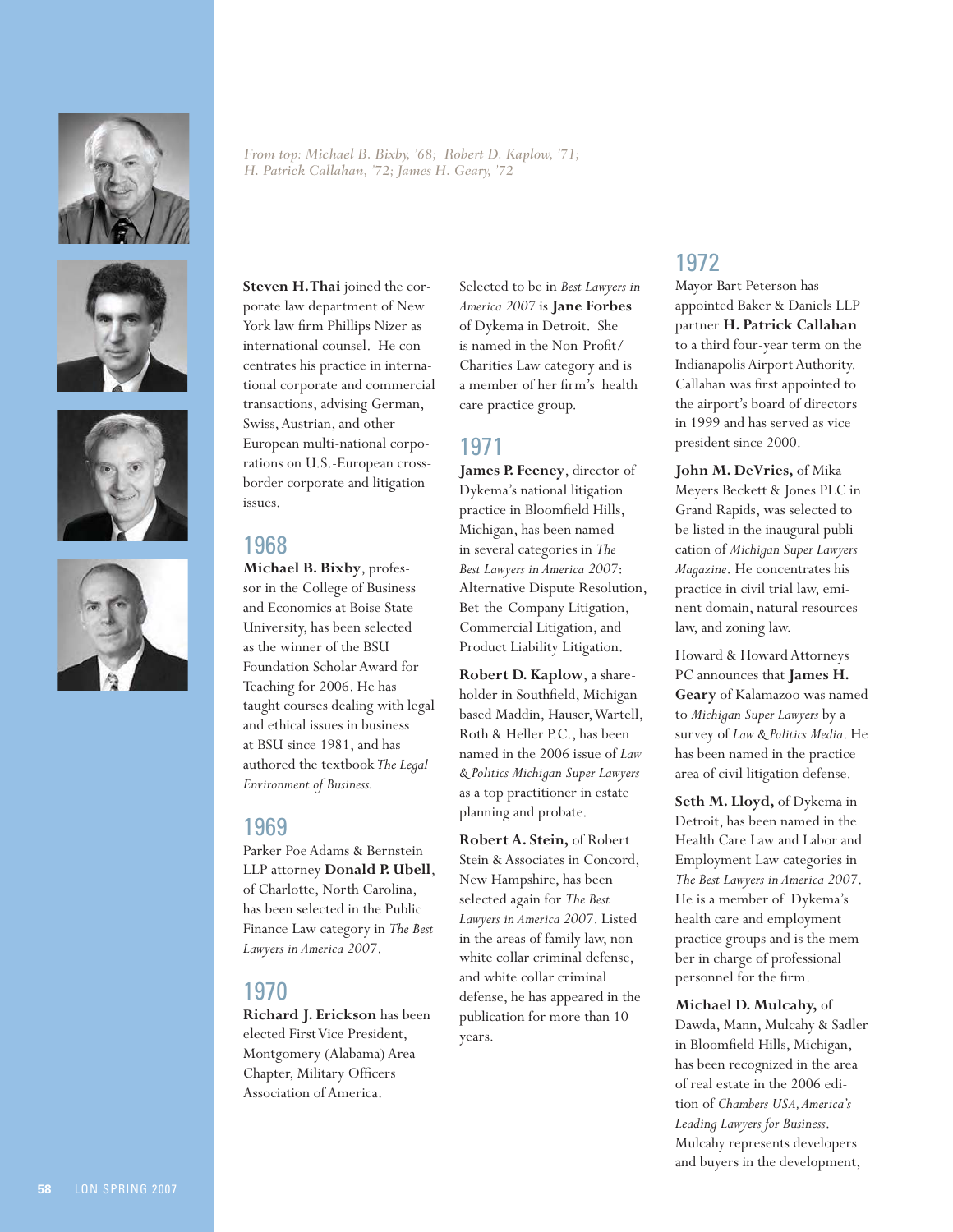*James C. Adams, '74*



purchase, and financing of retail centers, office buildings, and multi-use projects.

#### 1973

Selected to be in *Best Lawyers in America 2007* is **Kathleen McCree Lewis** of Dykema in Detroit. She is named in the Appellate Law category and is Dykema's appellate litigation specialist.

#### 1974

Real estate specialist **James C. Adams** has joined Butzel Long as a shareholder in the Bloomfield Hills, Michigan, office. He previously practiced with Dykema.

**Michael C. Haines,** of Mika Meyers Beckett & Jones PLC in Grand Rapids, has been selected to be listed in the 2007 edition of *The Best Lawyers in America*. His practice includes the general representation of established and emerging energy companies in Michigan.

**Forrest A. Hainline III**, a litigator with Goodwin Proctor LLP in San Francisco, recently was featured in *San Francisco Attorney* in an article headlined "The Power of the Poet," which dealt with his poetry writing and his use of poetry and literature in courtroom work; he also was featured in the *Los Angeles Daily Journal*, where his victory in defending canned tuna companies against required labeling under California's Proposition 65 was cited as one of the top defense verdicts of 2006.

**Cameron H. Piggott,** of Dykema in Detroit, has been named in the Real Estate Law category in *The Best Lawyers in America 2007*. He practices general real estate law.

In 2006, *Law & Politics* magazine named **Craig A. Wolson** a "New York Super Lawyer." He has also become special counsel to Cadwalader, Wickersham & Taft and is the chairman of the Structured Finance Committee of the New York City Bar Association.

#### 1975

**Timothy O'Neill** has been named by *Chicago Lawyer* magazine to its list of "Ten of the Best Law Professors in Illinois." He recently began his 25th year at The John Marshall Law School in Chicago.

**Brent D. Rector**, a member of Miller Johnson in Grand Rapids, has been named vice chair of his firm's employment and labor section for a one-year term. Rector practices in labor and employment law and also has a specialized occupational safety and health practice.

#### **Joseph A. Ritok Jr.,** of

Dykema in Detroit, has been named in the Labor and Employment Law category in *The Best Lawyers in America 2007*. His practice focuses on the

defense of employment matters before federal and state agencies and courts.

#### 1976

Selected to be in *Best Lawyers in America 2007* is **Dennis M. Haffey** of Dykema in Bloomfield Hills. He is named in the Commercial Litigation category and is the director of Dykema's litigation department.

Miller Johnson of Grand Rapids has named **Thomas P. Sarb** chair of its business section for a one-year term. Sarb, who represents financial institutions, creditors, debtors, creditors' committees and assets purchasers in insolvency matters, previously served as vice chair of the section.

**Jerome R. Watson** has been elected to a two-year term as a managing director for Miller, Canfield, Paddock, and Stone, PLC as part of a five-person administration that works with the CEO and deputy CEO to oversee all of the firm's 16 offices. Watson is a principal in Miller Canfield's Detroit office and a member of the firm's labor and employment law group.

### 1977

**James M. Elsworth,** of Dykema in Detroit, has been named in the Trusts and Estates category in *The Best Lawyers in America 2007*. He is a member of the taxation and estates practice group.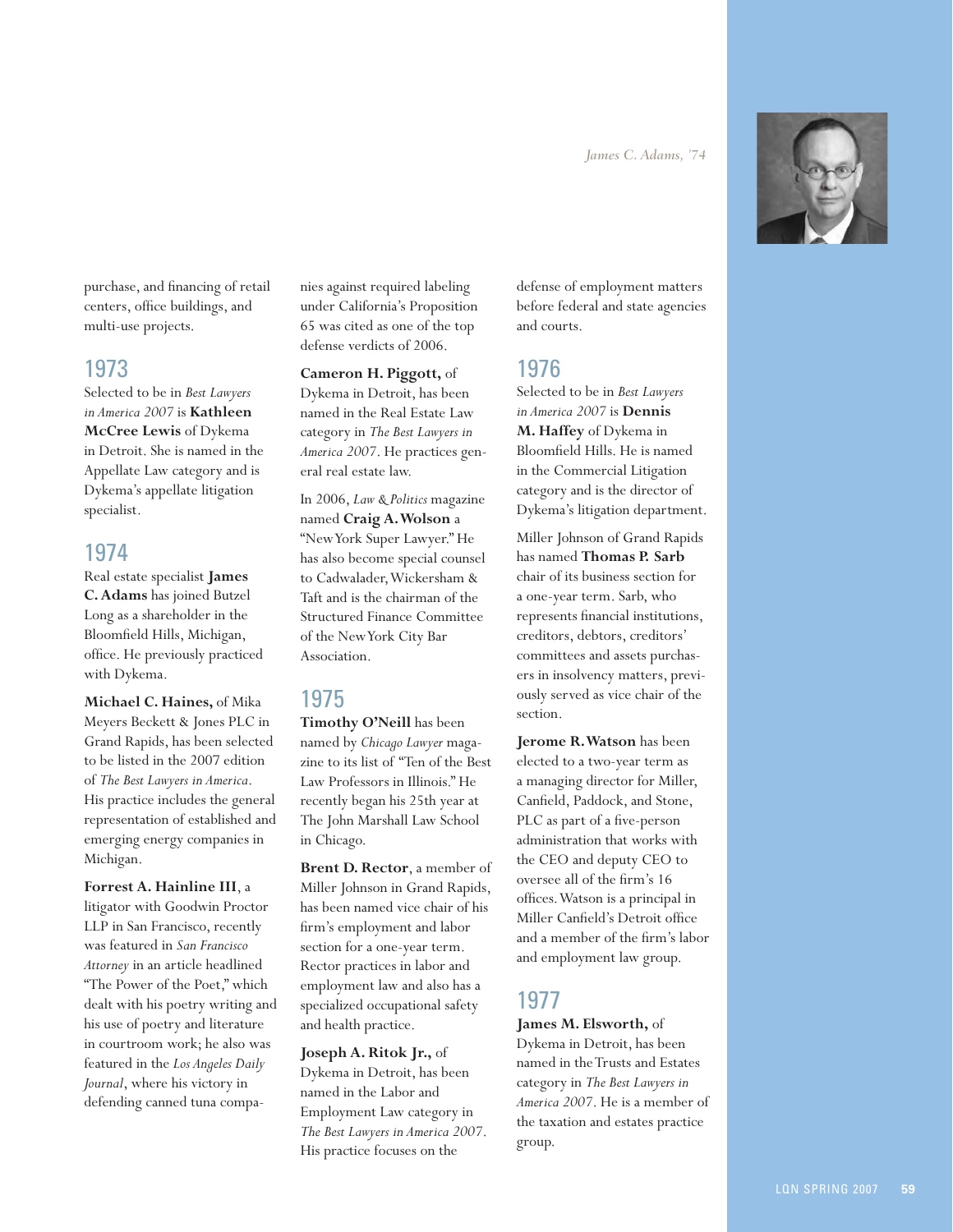

*From top: Jeffrey A. Sadowski, '77; Frederic N. Goldberg, '78; John J. McCullough III, '79; Betty Olivera, '80; Janet E. Lanyon, '82*









**Mark A. Kehoe,** of Mika Meyers Beckett & Jones PLC in Grand Rapids, was selected to be listed in the inaugural publication of *Michigan Super Lawyers Magazine*. He specializes in creditor's rights, bankruptcy, and commercial litigation.

**Donald W. Keim**, of the Detroit office of Miller, Canfield, Paddock, and Stone, PLC, was elected a Fellow of the American College of Bond Counsel. His practice encompasses water, sewer, highway, and similar public financings, tax increment financings, and public law matters.

Howard & Howard Attorneys, PC announces that **Jeffrey A. Sadowski**, of Bloomfield Hills, was named to *Michigan Super Lawyers* by a survey of *Law & Politics Media*. He has been named in the practice area of intellectual property litigation.

#### 1978

Mika Meyers Beckett & Jones PLC of Grand Rapids has named **Fredric N. Goldberg** chair of its management committee for 2007.

### 1979

**Maria B. Abrahamsen,** of Dykema in Bloomfield Hills, has been named in the Health Care Law category in *The Best Lawyers in America 2007*. She is a member of the health care practice group.

#### **Michael G. Campbell**, of

Grand Rapids, has joined Barnes & Thornburg LLP's office as a partner in the business, tax, and real estate department and the financial institutions practice group. He is also recognized in *The Best Lawyers in America 2007* and *The 2007 Michigan Super Lawyers*.

**John J. McCullough III** is a co-author of *Law and Mental Health Professionals: Vermont,* part of a series published by the American Psychological Association to provide a resource for mental health professionals and attorneys on mental health law in each state. McCullough has practiced with Vermont Legal Aid since 1983 and directed its Mental Health Law Project since 1995.

On December 4, 2006, **Ford H. Wheatley** was appointed the Presiding Municipal Judge for the City of Centennial, Colorado, by the City Council. Centennial is a Denver suburb which was founded in 2001.

### 1980

**Jonathan D. Elliot**, of Monroe, Connecticut, has joined Zeldes, Needle & Cooper as counsel. He practices commercial litigation and domestic relations law.

The Jonathon Goers Award from the DuPage Railroad Safety Council was presented to **Betty Olivera** of Chicago. She is an

attorney with Harris Kessler & Goldstein LLC and the president of Victor's Crossing, a not-forprofit organization founded to promote railroad safety.

#### 1982

**Jeffrey A. DeVree,** of Mika Meyers Beckett & Jones PLC in Grand Rapids, was selected to be listed in the inaugural publication of *Michigan Super Lawyers Magazine.* He concentrates his practice in tax and employee benefits matters.

A partner at Goulston & Storrs, PC in Boston, **Matt Kiefer** is co-leading his firm's representation of Harvard University in pursuing the master-planned redevelopment of a new campus in Allston. His practice focuses on urban real estate development and land use law.

**Janet E. Lanyon** has been named chair of the Oakland County Bar Association's Employee Benefits Committee. She is a shareholder in Dean & Fulkerson's labor practice group and primarily focuses her practice on labor and employee benefits law and litigation.

**Scott Mackin** has become CEO of Waypoint Energy, a new energy company formed to acquire, develop, restructure, and manage power generation assets and companies. He formerly was CEO of Covanta Energy Corporation and managing partner of The Chatham Group.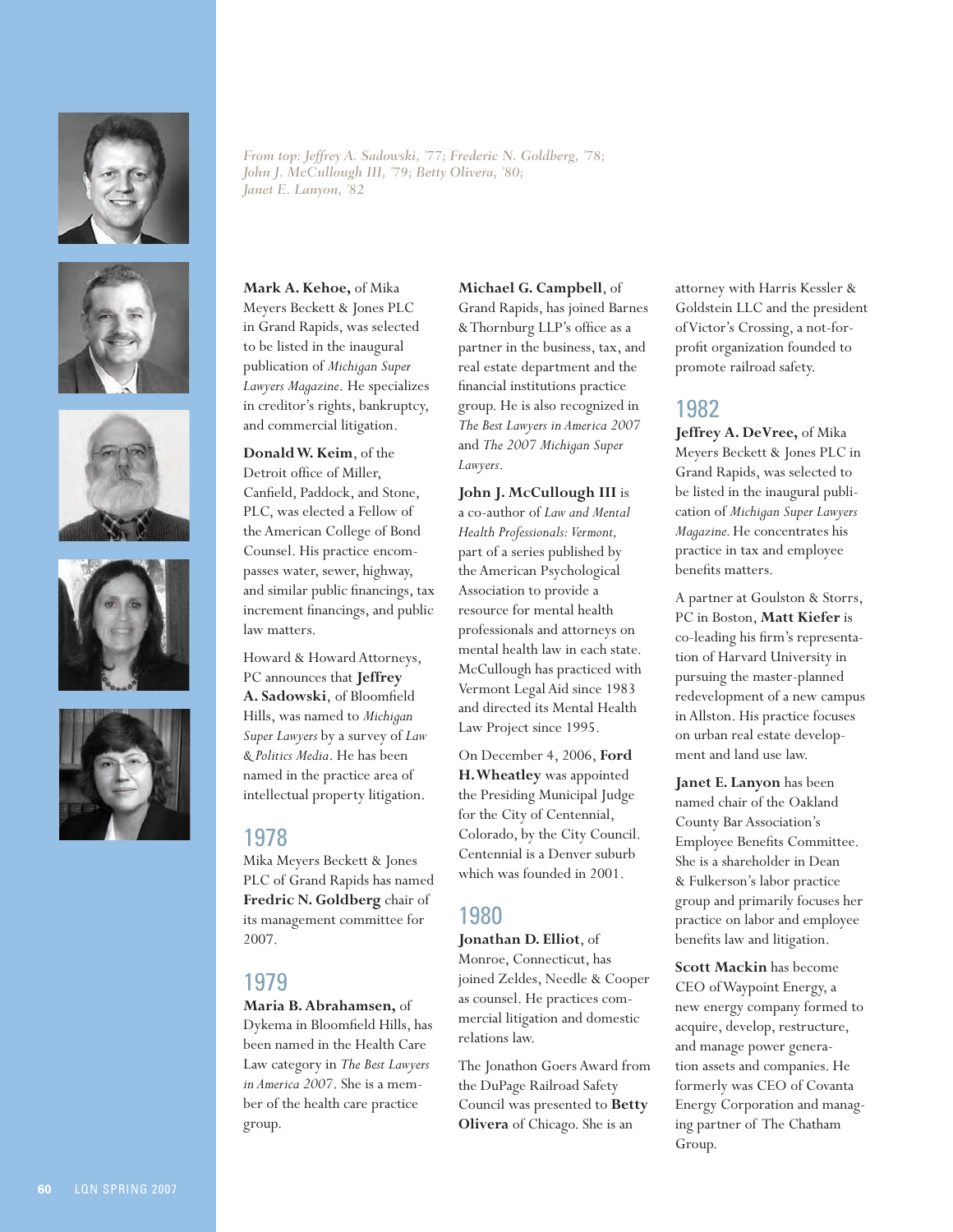*From top: John McDermott, '82; Carolyn H. Rosenberg, '82; Sandra Sorini Elser, '83; Katherine A. Erwin, '83; Mark L. Kowalsky, '83; Marie R. Deveney, '84*

**John McDermott** was named chair of the litigation department at Holme Roberts & Owen LLP in Denver. He is in the complex commercial litigation group as well as the securities litigation and regulatory practice group.

**Carolyn H. Rosenberg** has been elected to the executive committee of newly merged Reed Smith Sachnoff & Weaver of Chicago. She also heads the Chicago office's insurance coverage group.

**Lawrence Savell**, counsel at Chadbourne & Parke LLP's New York office, marked the 2006 Christmas season with release of his third humorous CD, *Merry Lexmas from the Lawtunes*. Composer, producer, and performer on the album, Savell previously released *The Lawyer's Holiday Humor Album* (1998) and *Legal Holidaze* (2004). Among the tracks on his latest CD are "Another Billable Christmas," "I Got a Footnote in My Stocking," and "Hey, Santa, I Appeal." Further information, images, and sound clips are available at www.LawTunes.com.

**Rebecca K. Troth** has joined Sidley Austin LLP as pro bono counsel in the firm's Washington, D.C., office. She coordinates and participates in the firm's pro bono activities and trains and supervises new associates involved in the office's wide-ranging pro bono program.

**Avery Williams** is co-founder of the minority-owned Detroit business law firm Williams Acosta PLLC, which celebrated its fifth anniversary in January of 2007. He concentrates his practice in environmental law and litigation, commercial and general business litigation, and eminent domain law.

### 1983

**Sandra Sorini Elser**, of the Ann Arbor office of Bodman LLP, has been elected to a twoyear term on the board of directors of the Detroit chapter of Commercial Real Estate Women (CREW-Detroit) and will also serve as CREW-Detroit's membership and member services liaison. Sorini Elser specializes in real estate and municipal law and also is township attorney for Ann Arbor Charter Township.

**Katherine A. Erwin** has become managing director of the new Chicago office of Counsel On Call, the Nashville, Tennessee-based firm that provides attorneys on an asneeded basis. Erwin previously was vice president and assistant general counsel with Nuveen Investments.

**Mark L. Kowalsky**, a partner at the Bloomfield Hills, Michigan-based Hertz, Schram and Saretsky PC, has been named one of Michigan's "Super Lawyers" in the business litigation category by Law & Politics in its 2006 issue of *Michigan Super Lawyers*.

**Michael D. VanHemert** has joined Miller, Canfield, Paddock and Stone, PLC as a principal. His practice area is corporate and securities law. (See story on page 56.)

**John Vryhof**, of Snell & Wilmer in Phoenix, is listed in the top 100 attorneys in the U.S. in *Worth* magazine. His practice concentrates in estate planning, international estate planning, charitable planning, and estate and trust administration.

### 1984

**Marie R. Deveney,** of Dykema in Ann Arbor, has been named in the Trusts and Estates category in *The Best Lawyers in America 2007*. She is a member of her firm's taxation and estates practice group.

Selected to be in *Best Lawyers in America 2007* is **D. Richard McDonald** of Dykema in Bloomfield Hills. He is named in the Securities Law category and is the assistant practice group leader of the corporate finance practice group.

#### 1986

**Bruce Ashley**, a construction litigation specialist with the Greensboro, North Carolina, office of Smith Moore LLP, has been named among North Carolina "Super Lawyers," a listing of the top five percent of the state's lawyers as recognized by fellow attorneys and professional success. The listing appears in











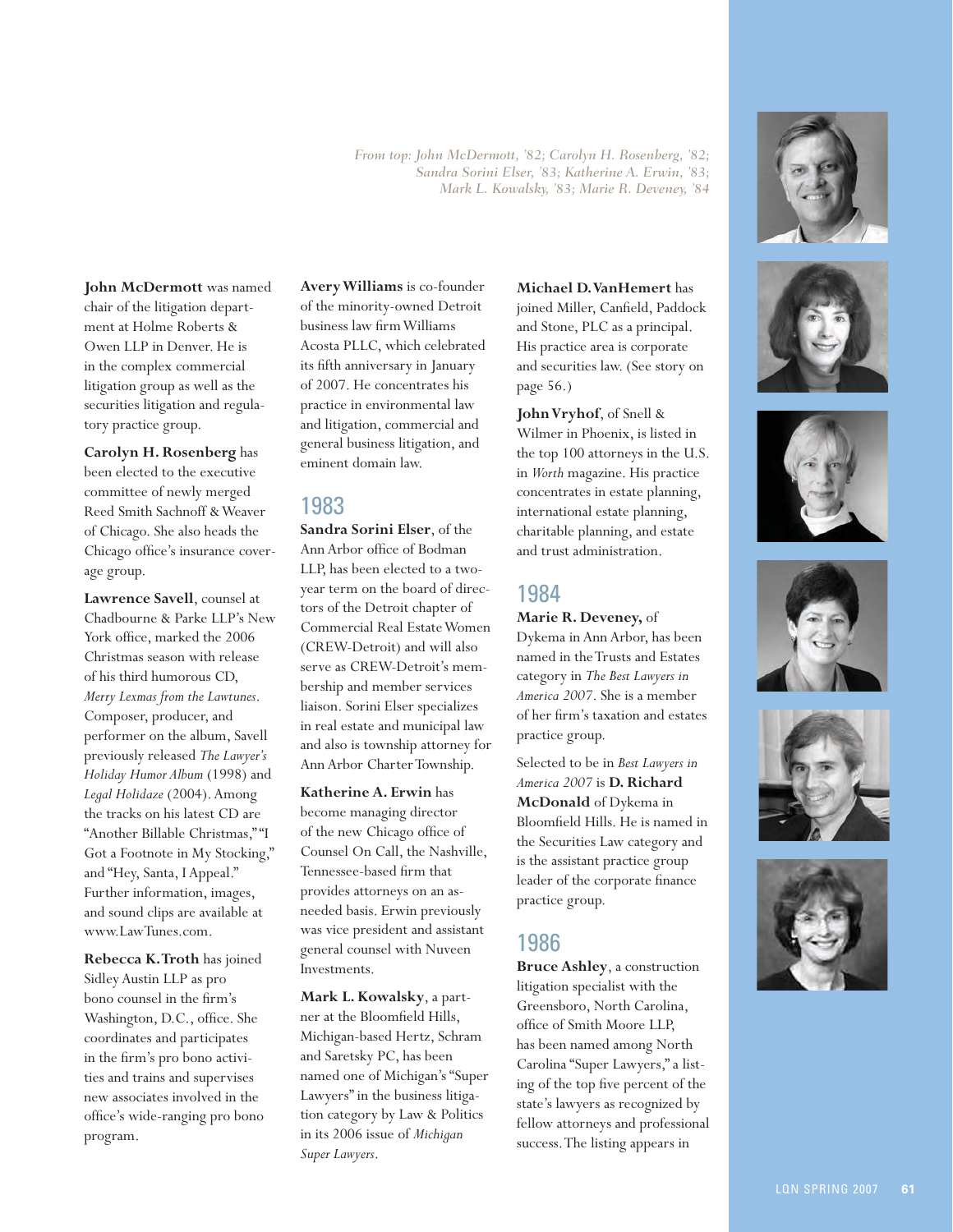

*From top: Michael A. Weil, '88; Lee Hornberger, '89; Stephen J. Knoop, '89*





*Super Lawyers* magazine and the February 2007 issue of *Charlotte* magazine.

Senior Attorney **William J. Kohler** has joined Butzel Long in the Detroit office. He has significant leadership roles in the firm's transaction and finance practice, global automotive industry practice, and global trade and transactions practice groups.

**Lori McAllister,** of Dykema in Lansing, has been named in the Commercial Litigation and Insurance Law categories in *The Best Lawyers in America 2007*. She is general counsel of the firm and a member of the litigation practice group.

#### 1987

**Eric L. Garner** has been named managing partner of the 190-attorney, eight-office firm Best, Best & Krieger LLP in Riverside, California. Garner also was named a California Lawyer of the Year for 2006 in the Environmental Law category by *California Lawyer* magazine.

#### 1988

**Martin R. Castro** has joined Aetna Inc. in Chicago as the vice president of external affairs. His portfolio includes diverse markets, government affairs, corporate and community relations, and working closely with the Aetna Foundation.

**Michael A. Weil** has joined Jaffe Raitt Heuer & Weiss, PC in Southfield, Michigan. He is in the firm's tax practice group.

### 1989

Clark Hill attorney **Elizabeth (Jolliffe) Barton** has been elected to the Detroit Metropolitan Bar Association's board of directors. She concentrates her practice on civil litigation, with an emphasis on complex commercial litigation.

**Ann D. Fillingham,** of Dykema in Lansing, has been named in the Public Finance Law category in *The Best Lawyers in America 2007*. She is a member of Dykema's corporate finance practice group.

Arbitrator-mediator **Lee Hornberger**, of Traverse City, recently published his article "Reflections on Mediation" in *The ADR Newsletter*. He has also completed Federal Mediation and Conciliation Service Labor Arbitrator Training and New York Stock Exchange Securities Arbitrator Training.

**Stephen J. Knoop**, of Shaker Heights, Ohio, was elected senior vice president–corporate development of RPM International Inc., a NYSE-listed \$3 billion holding company that owns subsidiaries in specialty coatings and sealants.

**Kenneth J. Seavoy**, a shareholder in the firm of Kendricks, Bordeau, Adamini, Chilman & Greenlee PC, has been selected by his peers to be included in the 2007 edition of *The Best Lawyers in America* in the specialty of trusts and estates. He has maintained an estate planning and general business practice in Marquette for 17 years.

**Samuel L. Silver,** of Schnader Harrison Segal & Lewis LLP in Philadelphia, is a co-recipient of the Philadelphia Bar Association's Wachovia Fidelity Award for 2006. He is chair of the litigation department, and his practice focuses primarily on commercial litigation.

In New York, **Robert S. Whitman** has joined Seyfarth Shaw LLP as a labor and employment partner. He specializes in wage-hour matters, discrimination litigation, ERISA litigation, and restrictive covenant disputes.

### 1990

**Ron Wheeler** currently serves as chair of the American Association of Law Libraries' (AALL) Social Responsibilities-Special Interest Sections (SR-SIS). He served as both a contributor and an associate editor for the bibliography *Sexual Orientation and the Law: A Research Bibliography*, which was released by the SR-SIS's Standing Committee on Lesbian and Gay Issues.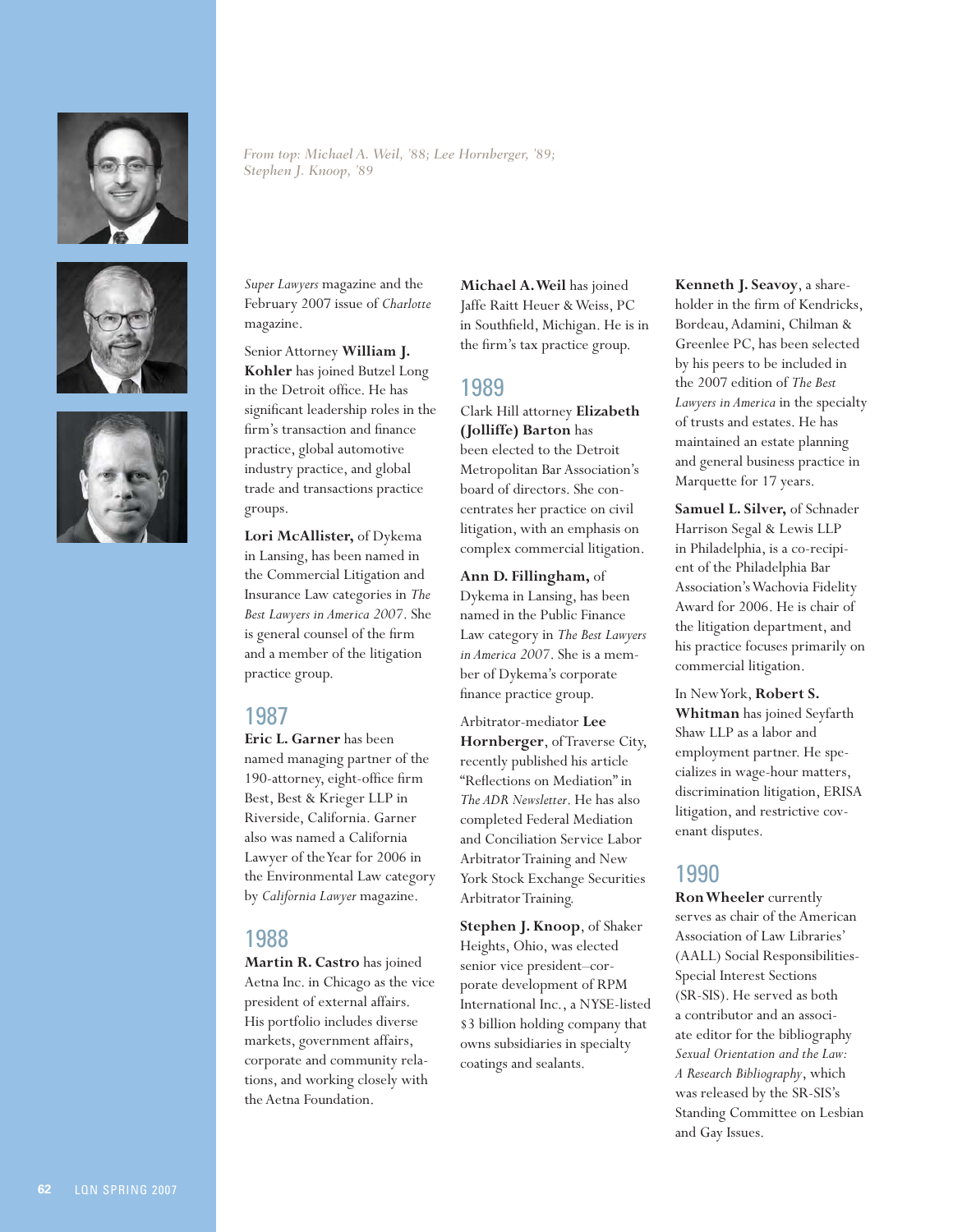LQN SPRING 2007 **63**

#### *From top: Emily J. Auckland, '93; Monica P. Navarro, '93;*

### 1991

**Nadine Lacombe** has joined Lord, Bissell & Brook LLP in Chicago as the firm's new director of diversity. She will lead diversity efforts throughout all the firm's offices.

Morristown, New Jersey-based Riker Danzig Scherer Hyland & Perretti LLP has announced election of **Ronald D. Puhala** to partnership. A member of the firm's insurance group, Puhala specializes in insurance coverage defense and insurance-related bad faith issues.

CNBC has announced the appointment of **Alan Seiffert** as senior vice president for business development partnerships with its Asia Pacific team. Based in Singapore, Seiffert spearheads the network's business development and partnership unit in the region.

#### 1992

New York City-based Kirkland & Ellis partner **Gregory Arovas** is spotlighted in *IP Law & Business* (February 2007) for his role as chief outside strategist for Korea-based Samsung in its legal battle with AB Ericsson of Sweden over patents underlying the new generation of turbocharged cell phones. Arovas reports that two suits the firms have filed against each other in Texas involve 59 separate patents, and the companies also are involved in parallel fights in Germany, the United Kingdom,

and The Netherlands, as well as at the International Trade Commission.

**Peter F. Donati**, head of Levenfeld Pearlstein LLC's employment service group in Chicago, has been appointed to the board of directors of the Human Resource Association of Greater Oak Brook. He represents clients in discrimination claims, employment contract disputes, and claims involving restrictive covenants.

**Thomas L. Shaevsky**

has joined Butzel Long in Bloomfield Hills, Michigan, as a senior attorney specializing in employee benefits. He previously was in-house counsel to Comerica Bank's institutional trust department.

**D. Peters Wilborn Jr**., a partner with Derfner, Altman & Wilborn in Charleston, South Carolina, has been awarded the South Carolina Bar's 2006 pro bono award in recognition of his representation of African American communities against suburban sprawl, real estate scams, and discrimination, as well as for his work as a bicycle and pedestrian activist.

### 1993

**Emily J. Auckland** has been elected to the membership of Gust Rosenfeld PLC of Phoenix, Arizona. She practices in the area of real estate law.

**Monica P. Navarro**, a principal at Frank, Haron, Weiner and Navarro in Troy, Michigan**,** has been selected as one of *Crain's Detroit Business's* 40 Under 40 honorees for 2006. Her practice focuses on health care litigation and transactions, including governance, regulatory compliance, privacy, reimbursement, licensing, credentialing and medical staffing, and fraud and abuse matters. (See story on page 82.)

**Bradley L. Smith** has joined the intellectual property law firm Brinks Hofer Gilson & Lione as counsel in the firm's Ann Arbor office.

In Chicago, legalQuest LLC has opened the city's first and only minority- and women-owned full service legal staffing firm. Founder and managing principal **Ginger Wilson** has nine years' experience placing highly-skilled attorneys and paralegals in temporary and direct-hire positions.

#### 1994

**Thomas J. Seigel** has been named chief of the Organized Crime and Racketeering Section of the U.S. Attorney's office for the Eastern District of New York. He oversees the Justice Department's prosecutions of traditional and emerging criminal enterprises in Brooklyn, Queens, Staten Island, and Long Island.



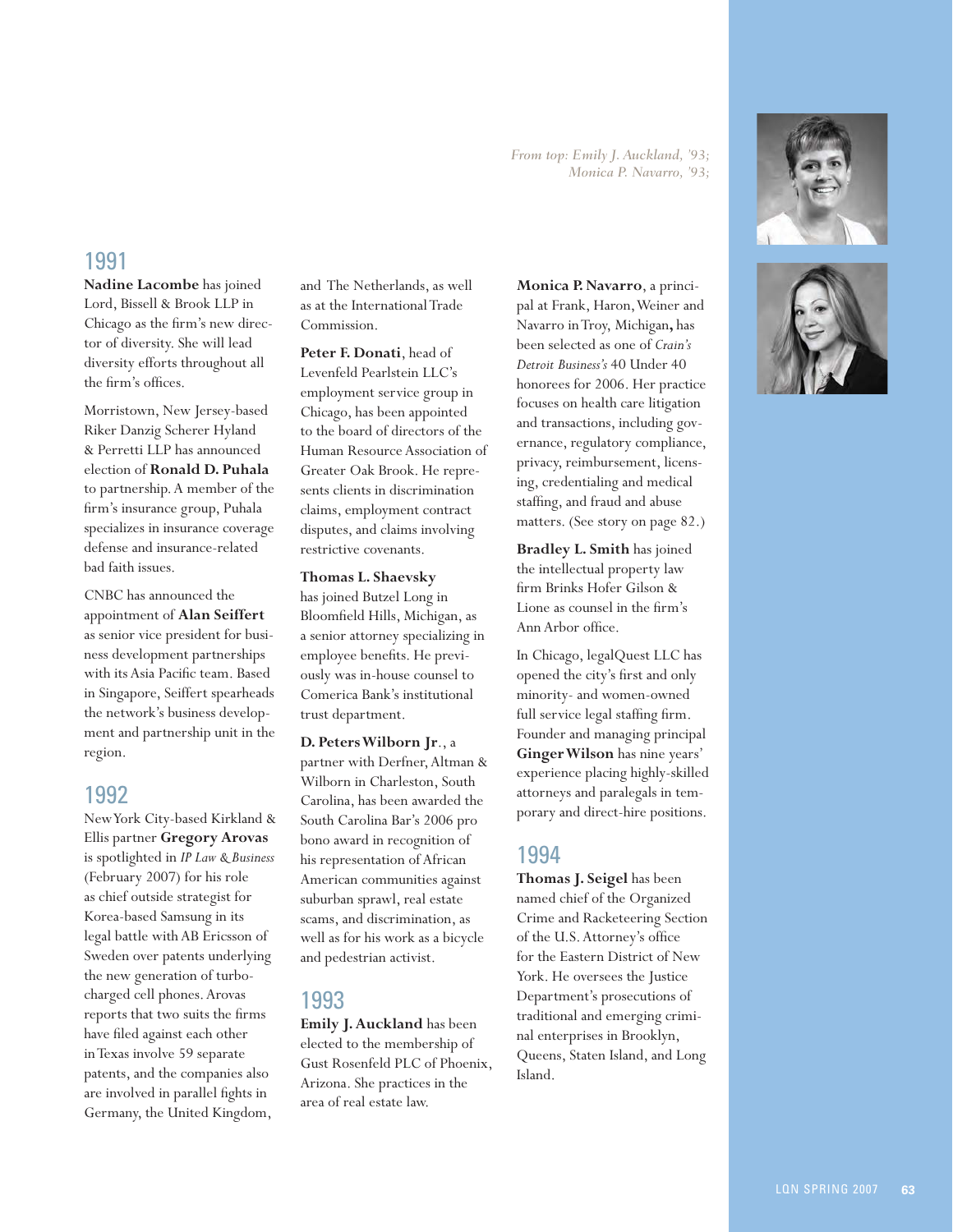











*From top: Freeman L. Farrow, '97; Mathew B. Beredo, '98; Ethan Dettmer, '98; Jason Mendelson, '98; Michael T. Lindeman, '99; Saura J. Sahu, '99*

#### 1995

**Michael Carrier** has received tenure and been promoted to professor of law at Rutgers Law School in Camden, New Jersey. He specializes in antitrust, intellectual property, and property law.

**Matthew N. Latimer** has been named special assistant to the President for speechwriting. Latimer previously served as chief speechwriter to the Secretary of Defense, and recently received the Department of Defense Distinguished Service Medal, the highest award offered to civilians by the Pentagon.

#### 1996

**Homer Sun** has been named a managing director of Morgan Stanley in the private equity group. He is based in Hong Kong and is responsible for the company's private equity investing in China.

### 1997

**Freeman L. Farrow**, a principal in Miller Canfield's Detroit office, has become a member of the Minorities in Franchising Committee of the International Franchise Association. He is a member of the litigation and dispute resolution practice group and the franchise law team.

**Amy B. Kelley** has been elected to partnership at the Chicago-based law firm Butler Rubin Saltarelli & Boyd LLP. She practices commercial litigation and reinsurance.

**Jeffrey M. King**, who focuses his practice on white collar criminal defense and related civil litigation, has been named a partner with Akin Gump Strauss Hauer & Feld LLP in Washington, D.C.

**Andrew Wise** was elected to the membership of Miller & Chevalier in Washington, D.C. He practices litigation with an emphasis on white collar defense in civil and criminal matters.

### 1998

**Mathew B. Beredo** has been elected to partnership at Baker & Hostetler LLP in the Cleveland office. He is a member of the litigation group and concentrates his practice in commercial litigation and class action defense matters.

**Ethan Dettmer** has been named partner at Gibson, Dunn & Crutcher LLP in San Francisco. He practices complex commercial litigation, with an emphasis on securities, professional liability, and appellate matters.

**Jason Mendelson**, a managing director at Mobius Venture Capital, is one of the five founding partners of Foundry Group, a Boulder, Coloradobased early-stage technology venture capital firm. The firm is currently raising its first fund of \$175 million to \$200 million.

#### **Ann (McGuire) Parker-**

**Way** has joined Insightful Corporation, a publicly traded software company, as vice president and general counsel.

In Washington, D.C., **Andrew J. Vance** has been elected to partnership at Finnegan, Henderson, Farabow, Garrett & Dunner LLP. He specializes in patent litigation, patent prosecution, and client counseling.

#### 1999

**James Carlson** has been elected to partnership at Ungaretti & Harris in Chicago. His practice involves complex commercial matters in state and federal courts, including multi-district litigation as well as mediation and arbitration proceedings.

**Michael T. Lindeman** is a shareholder and a member of Minneapolis-St. Paul-based Briggs and Morgan's business law section. He practices in the areas of general corporate and commercial law, mergers and acquisitions, enterprise formation and emerging companies, e-commerce and software licensing, and commercial contracts.

In Detroit, **Saura J. Sahu** has joined Miller Canfield as an associate. He focuses his practice on complex class action, multi-party, and single-party litigation in matters ranging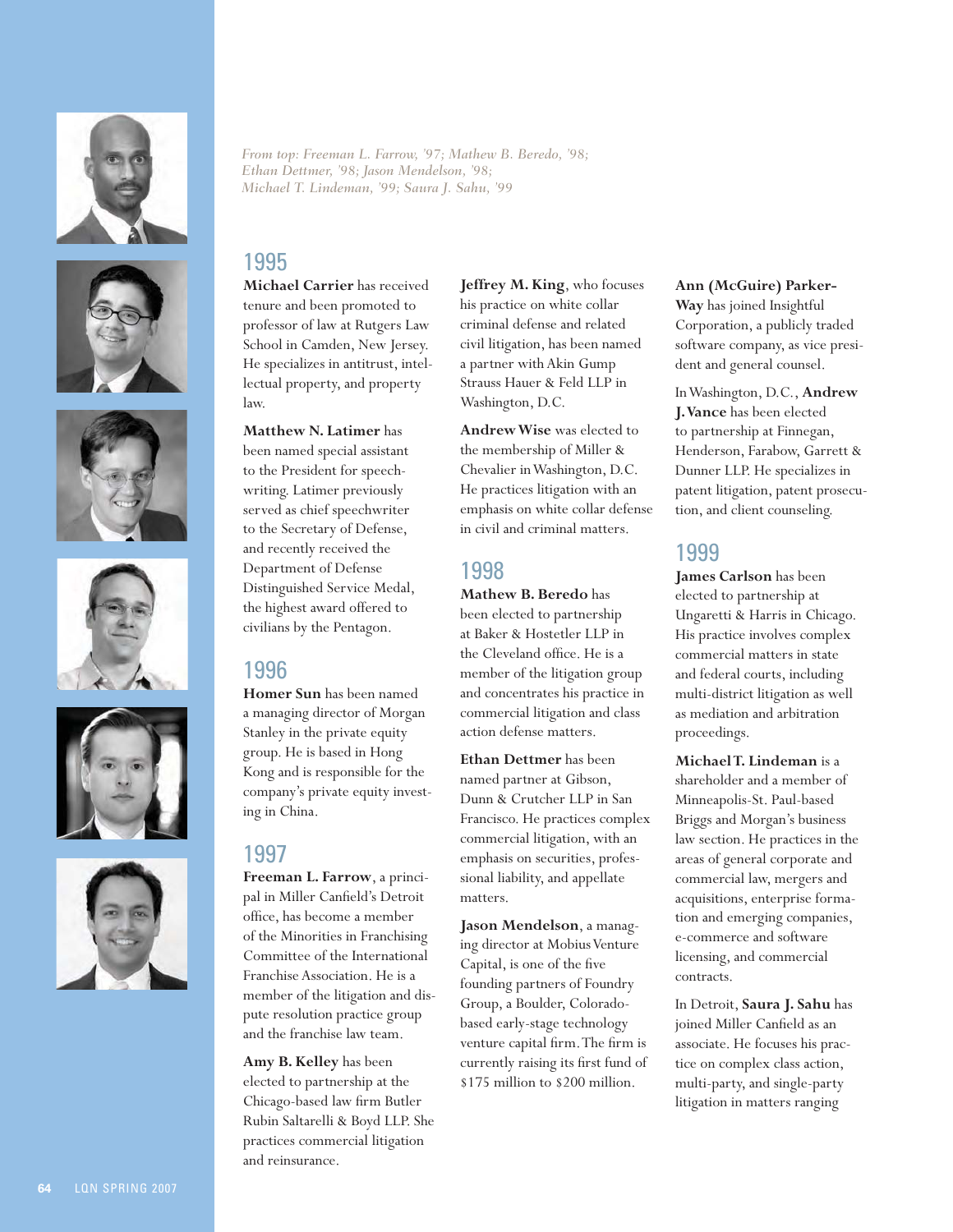*From top: Sally K. Sears Coder, '99; Trevor Belden, '00; Daniel J. Canine, '00; Seth A. Drucker, '04; Gary J. Mouw, '04; Jean Soh, '05*

from employee benefits law to employment discrimination to wage and hour issues.

#### **Sally K. Sears Coder** has been elected to partnership in Jenner & Block's Chicago office in the litigation department and arbitration as well as domestic and international and products liability and mass tort defense practices.

**A. Colin Wexler**, of Goldberg Kohn in Chicago, has been promoted from associate to principal in the firm's litigation group.

#### 2000

Young Professionals of Central Indiana recently presented **Trevor Belden** of Baker & Daniels LLP in Indianapolis with the Young Professional of the Year award. He concentrates his practice in counseling clients through a variety of corporate and commercial transactions.

A specialist in U.S. antitrust and European competition law, **Peter E. Boivin** has become a partner in the antitrust and trade regulation department of Honigman Miller Schwartz and Cohn LLP. He resides in Royal Oak, Michigan.

**Daniel J. Canine** has been named a partner in the Troy, Michigan, office of Bodman LLP, where he specializes in real estate and banking law.

#### **C. Ferdinando Emanuele**

became a partner at Cleary Gottlieb Steen & Hamilton LLP in Rome. His practice focuses on litigation and international arbitration, concentrating on disputes having cross-border dimensions.

Bodman LLP has named **Matthew T. Jane** a partner in its Ann Arbor office. Jane specializes in commercial and construction litigation.

**Clay B. Thomas**, of Southfield, Michigan, has joined Jaffe Raitt Heyer & Weiss PC as a member of the firm's real estate practice group.

**Katherine Varholak** has been elected to membership in Sherman & Howard LLC in Denver, where she focuses her practice on appellate work and commercial, construction, and insurance litigation. She joined the firm in 2003.

#### 2001

**Guido G. Aidenbaum** has become a partner in the real estate department of Honigman Miller Schwartz and Cohn LLP. He counsels clients on real estate and financing transaction, with an emphasis on commercial leasing issues. He resides in West Bloomfield, Michigan.

Ann Arbor resident **Bradley H. Darling** has become a partner in Honigman Miller Schwartz and Cohn LLP, where he specializes in the practice of commercial law.

#### 2002

**Denis Ticak** has joined Benesch, Friedlander, Coplan & Aronoff LLP's Cleveland office as an associate in the intellectual property practice group. His practice focuses on intellectual property litigation and patent prosecution in the areas of physics and the mechanical arts.

#### 2004

**Seth A. Drucker** has joined Detroit-based Honigman Miller Schwartz and Cohn LLP as an associate with the Bankruptcy, Reorganization, and Commercial Department. He previously practiced with Clark Hill PLC in the areas of bankruptcy and corporate restructuring.

**Gary J. Mouw** has joined Varnum, Riddering, Schmidt & Howlett LLP in Grand Rapids in the firm's litigation and trial practice group as an associate.

#### 2005

**Jean Soh** has joined Dykema's Chicago office as an associate in the bankruptcy and restructuring practice group. She focuses her practice on bankruptcy, creditors' rights, and commercial litigation.

### 2006

**Jeffrey S. Billings** has joined Godfrey & Kahn in Milwaukee as an associate in its estate planning practice group.











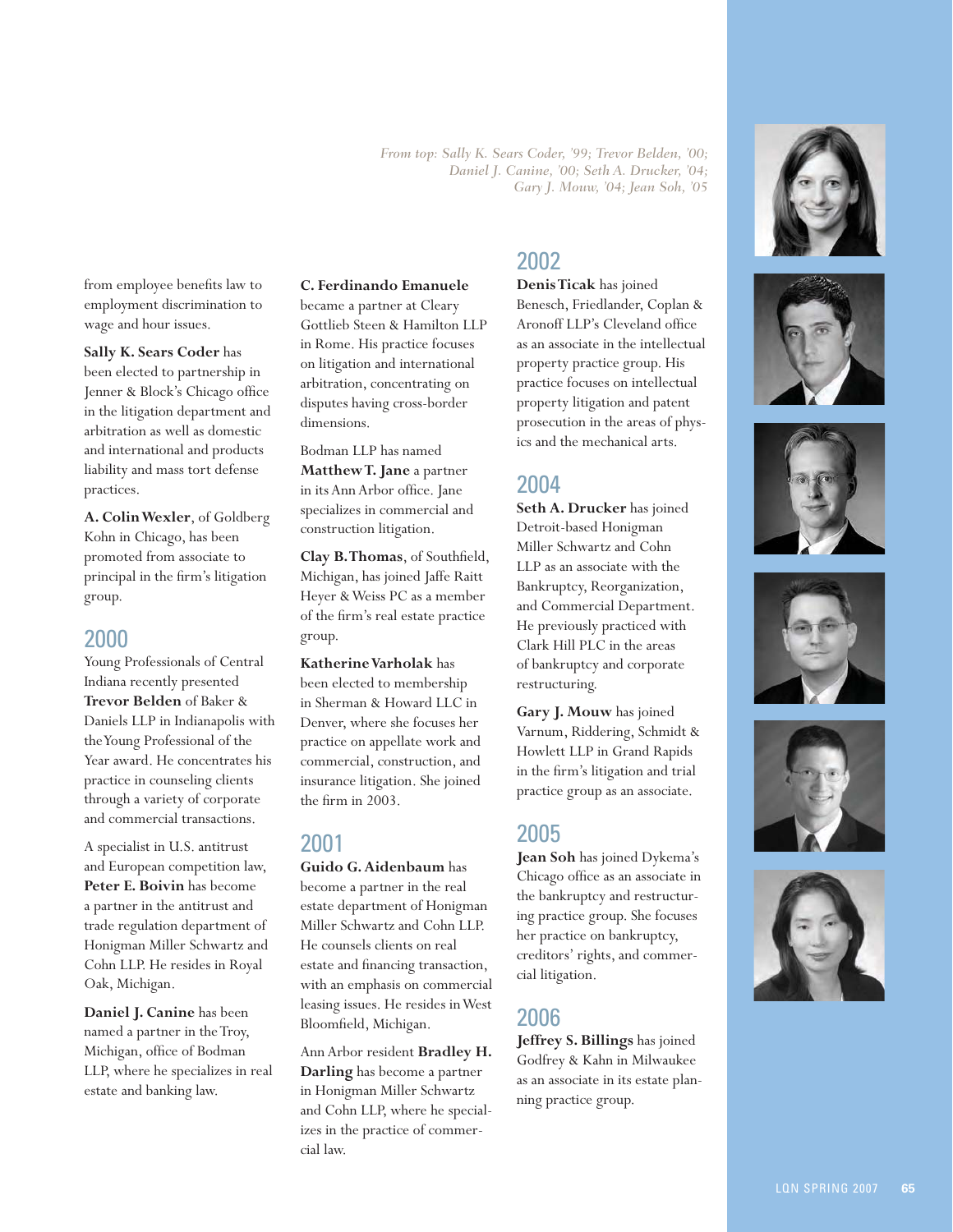



#### *From top: Jane Montas, '06; Laura D. Yockey, '06*

**Melissa A. DeGaetano** joined the Cleveland office of Baker & Hostetler LLP as an associate.

**Stephanie A. Douglas** has joined the Detroit office of Honigman Miller Schwartz and Cohn LLP as an associate in the real estate department.

**Gregory R. Flax** joined the Columbus office of Baker & Hostetler LLP as an associate. He has a special interest in environmental and agricultural law issues.

**Bryan H. Helfer** has joined the Chicago office of real estate law firm Pircher, Nichols & Meeks as an associate.

**Rebecca C. Levin** has become an associate with the litigation department of Honigman Miller Schwartz and Cohn LLP in Detroit.

A specialist in general litigation, premises liability, and municipal law, **Donelle R. Mayberry** recently joined Plunkett & Cooney's Bloomfield Hills office in the litigation practice group.

**Matthew Mitchell** has joined Dykema's Bloomfield Hills, Michigan, office as an associate. His practice focuses on general litigation matters.

**Jane Montas**, of Ann Arbor, has joined Jaffe Raitt Heuer & Weiss, PC as an associate in the firm's real estate practice group.

# **Sarah Slosberg Tayter** has

become an associate with Honigman Miller Schwartz and Cohn LLP's health care department in Detroit.

**Laura D. Yockey** has joined Baker & Daniels LLP's Indianapolis office. She practices in the life sciences group and counsels clients in corporate and commercial transactions.

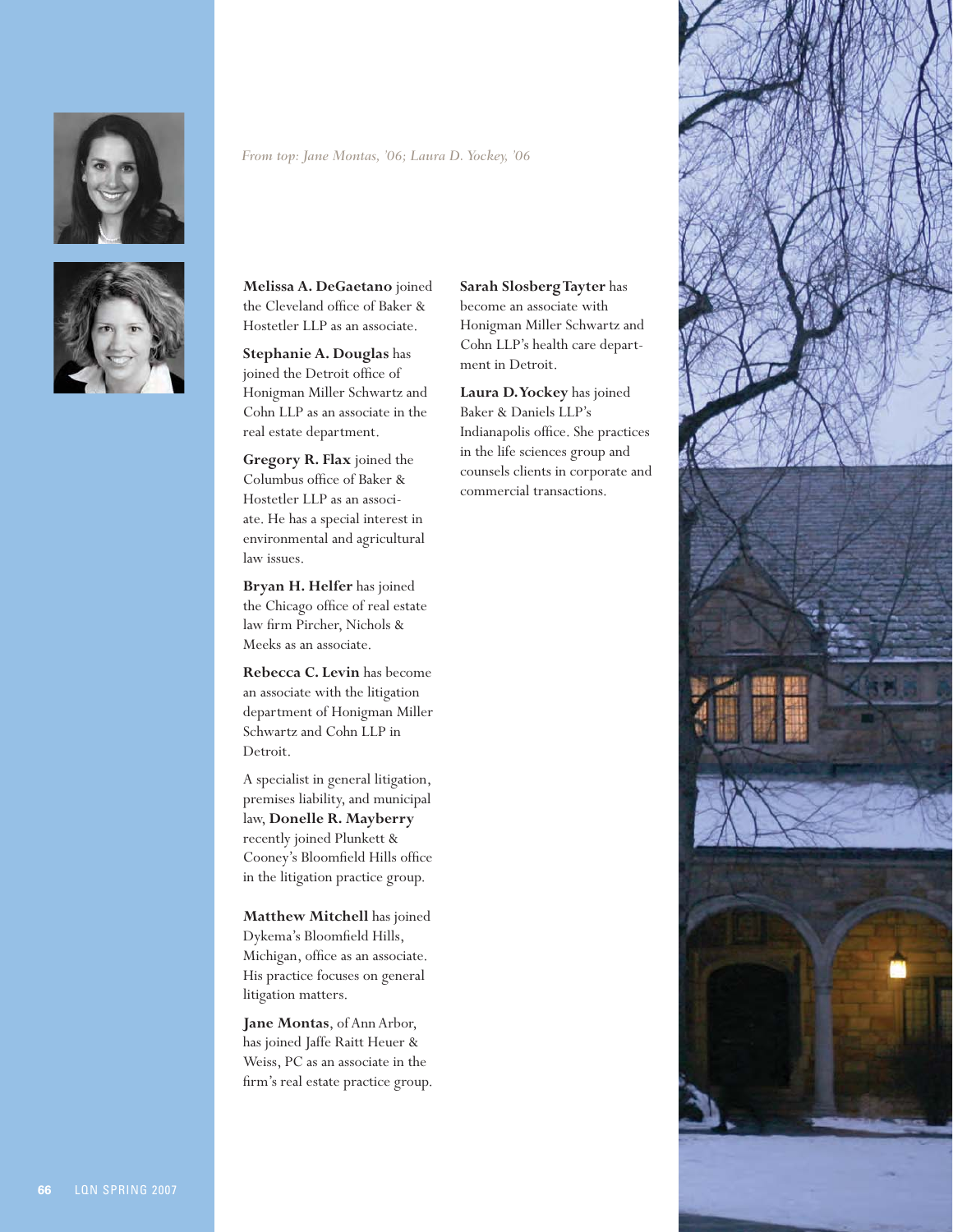## **In Memoriam**

#### **Charles Blakey Blackmar, '48**

Former Missouri Supreme Court Chief Justice Charles Blakey Blackmar, '48, died January 20 in Clearwater, Florida.

Born in 1922 in Kansas City, Missouri, he won a Silver Star, Purple Heart, and Bronze Star for his 1942-46 service with the U.S. Army in Europe during World War II. He entered Michigan Law after his wartime service, and after graduation practiced for 18 years with the Kansas City firm now known as Swanson Midgley. He was a professor of law at St. Louis University from 1966-82, and served from 1969-77 as special assistant attorney general of Missouri.

Blackmar was appointed to the Supreme Court of Missouri in 1982, served as chief justice from 1990-92, and continued as senior judge upon his retirement.

He also was a legal scholar and writer, co-authoring West's *Federal Practice Guide Manual* and several editions of West's *Federal Jury Practice and Instructions*. He also was a passionate opponent of the death penalty and a supporter of judicial independence and the nonpartisan selection of judges. During the 1960s he campaigned for fair housing legislation, was instrumental in adoption of Kansas City's Fair Public Accommodations Commission, and served as the commission's first chairman.

#### **Douglas W. Hillman, '48**

Retired U.S. District Court Judge Douglas W. Hillman, '48, died February 1 in Muskegon, Michigan. He was 84.

Appointed to the federal bench in 1979, Hillman served until his retirement in 2002. He had practiced law for 30 years before being named to the federal bench for the Western District of Michigan.

Hillman was known for his even-handed courtroom manner. A colleague, U.S. Magistrate Judge Joseph Scoville, told *The Grand Rapids Press* that Hillman kept a note in his courtroom that said: "The lawyers and parties have as much a right to be in this courtroom as I do."

"That was a little reminder of his humility," Scoville told the paper. "That really epitomizes his attitude."

Hillman, who created the Hillman Advocacy Program 26 years ago to teach trial skills to young lawyers, was known for often calling attorneys into his chambers to acquaint them with courtroom civility, professionalism, and ethics, according to *The Grand Rapids Press*. The year after his graduation from Michigan Law, he helped found the World Affairs Council of Western Michigan to "combat the isolationism in this area following World War II."

Hillman, who served as a fighter pilot during World War II, was a lifelong community health care advocate. Named in his honor, the Alliance for Health's annual Hillman Award recognizes a West Michigan community member who exhibits dedication and commitment to continually improving the area's health care system.

In 1996 Hillman received the Professional and Community Service Award from the Young Lawyers Section of the State Bar of Michigan, and in 1990 the State Bar honored him with a Champion of Justice Award.

#### **John W. Lederle, '36**

John W. Lederle, '36, who in 10 years as president of the University of Massachusetts at Amherst guided the university's growth from a rural 6,000-student school into a major research university, died February 13 at Naples, Florida. He was 94.

Lederle was president of UMass Amherst from 1960- 70, a decade in which student enrollment tripled, the size of the faculty grew from 366 to 1,157, nearly 50 major buildings were begun or completed, and the operating budget and library holdings both quadrupled. During this time the UMass system also established a medical school in Worcester and a campus in Boston.

Current UMass President Jack M. Wilson praised Lederle's leadership and noted that the university's current high standing "is a tribute to his commitment to the University of Massachusetts decades ago."

In 1983, the university named its Lederle Graduate Research Center after the former president.

In addition to his law degree, Lederle also earned his bachelor's, master's, and doctoral degrees from the University of Michigan. He practiced law in Detroit from 1936-40, was admitted to practice before the U.S. Supreme Court, and later served as a staff attorney and then general counsel to the Michigan Municipal League. During the 1950s, he organized and was the first director of the Institute of Public Administration at the University of the Philippines, was Michigan state controller and chairman of the Michigan Commission on Interstate Cooperation, and served as secretary of the Michigan Governor's Committee on Intergovernmental Relations. He also served as a consultant to a number of U.S. House and Senate committees.

Lederle served at Brown University from 1941-44 as a political science professor and assistant dean and returned to the University of Michigan, where he remained until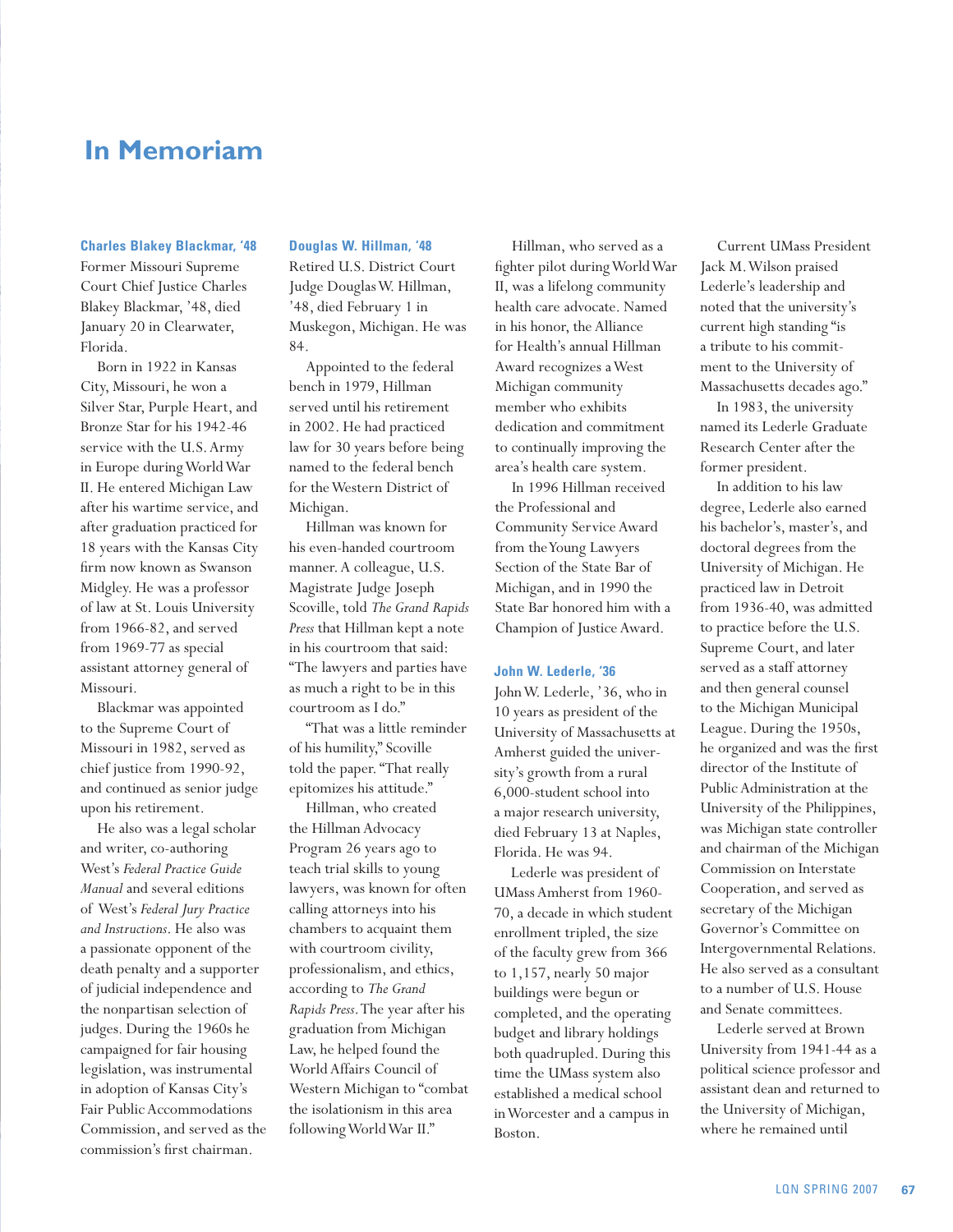UMass elected him president in 1960. Upon retiring from UMass in 1970, he was appointed to the university's Joseph B. Ely Chair in Government, which he held until 1982.

#### **Jeffrey F. Liss, '75**

Jeffrey F. Liss, '75, who helped forge Piper & Marbury into the international megafirm DLA Piper, advised Vice President Al Gore and Democratic presidential candidate John Kerry, and served as an unpaid aide who helped vet cabinet-level candidates during the Clinton administration, died March 17 of pancreatic cancer at Johns Hopkins Hospital. He was 55 and lived in Chevy Chase, Maryland.

Liss taught as an adjunct professor at Michigan Law, served on the School's former advisory group known as the Committee of Visitors, and was an active supporter of the Law School and the University of Michigan. An authority on environmental and insurance coverage law, he also taught at Georgetown University Law Center.

A champion of DLA Piper's worldwide pro bono practice, Liss was devoted to the idea that lawyers have an obligation to do public service work. The Maryland

State Bar Association awarded him its Pro Bono Service award after his successful argument in 1999 before the Maryland Court of Appeals in the high profile Pixley custody case; Liss convinced the Court of Appeals that the lower court had erred when it granted custody of a two-year-old boy to his birth mother, who six years earlier had killed her infant daughter.

In 2003, the American Jewish Committee presented Liss with its Judge Learned Hand Award, named for the renowned judge of the U.S. Court of Appeals for the Second Circuit.

 Liss "was one of the unsung heroes who make American politics work," Kerry told the *Washington Post*. Said DLA Piper Joint Chief Executive Francis B. Burch: "Jeff was one of those rare people who accomplished much, whose life had real meaning, and who never lost his sense of humanity."

Liss clerked for U.S. District Judge Charles R. Richey before becoming an associate and then partner with Wald, Harkrader & Ross. He joined Piper & Marbury in 1985, helped lead the 10-year series of mergers and acquisitions that grew into DLA Piper, with 3,200 attorneys in 24 countries, and became the co-managing partner for the firm's U.S. division.

#### **Milton J. Miller, '35**

Milton J. (Jack) Miller, '35, a founding partner in 1948 of Detroit-based Honigman Miller Schwartz and Cohn LLP, died March 6 at age 94.

"He was the very heart and soul of the firm and we will miss him deeply," said Honigman CEO Alan S. Schwartz. "He was one of those amazing and fortunate men who remained mentally and physically vital throughout his lifetime, and he was an inspiration to us all."

During his long career with the firm, Miller served as a business lawyer, advising clients in corporate transactions, combinations, and acquisitions, and represented their interests in both negotiations and trial. He also maintained an active matrimonial practice that included representation of many members of Detroit's social elite, including Henry Ford II in his last divorce in the early 1980s.

Miller was a life-long member of the State Bar of Michigan and the International Society of Barristers, and also was deeply involved in his community. Among his civic activities, he was a tireless supporter of the Detroit Symphony Orchestra and the Jewish Federation of Metropolitan Detroit.



*Milton J. (Jack) Miller, '35*